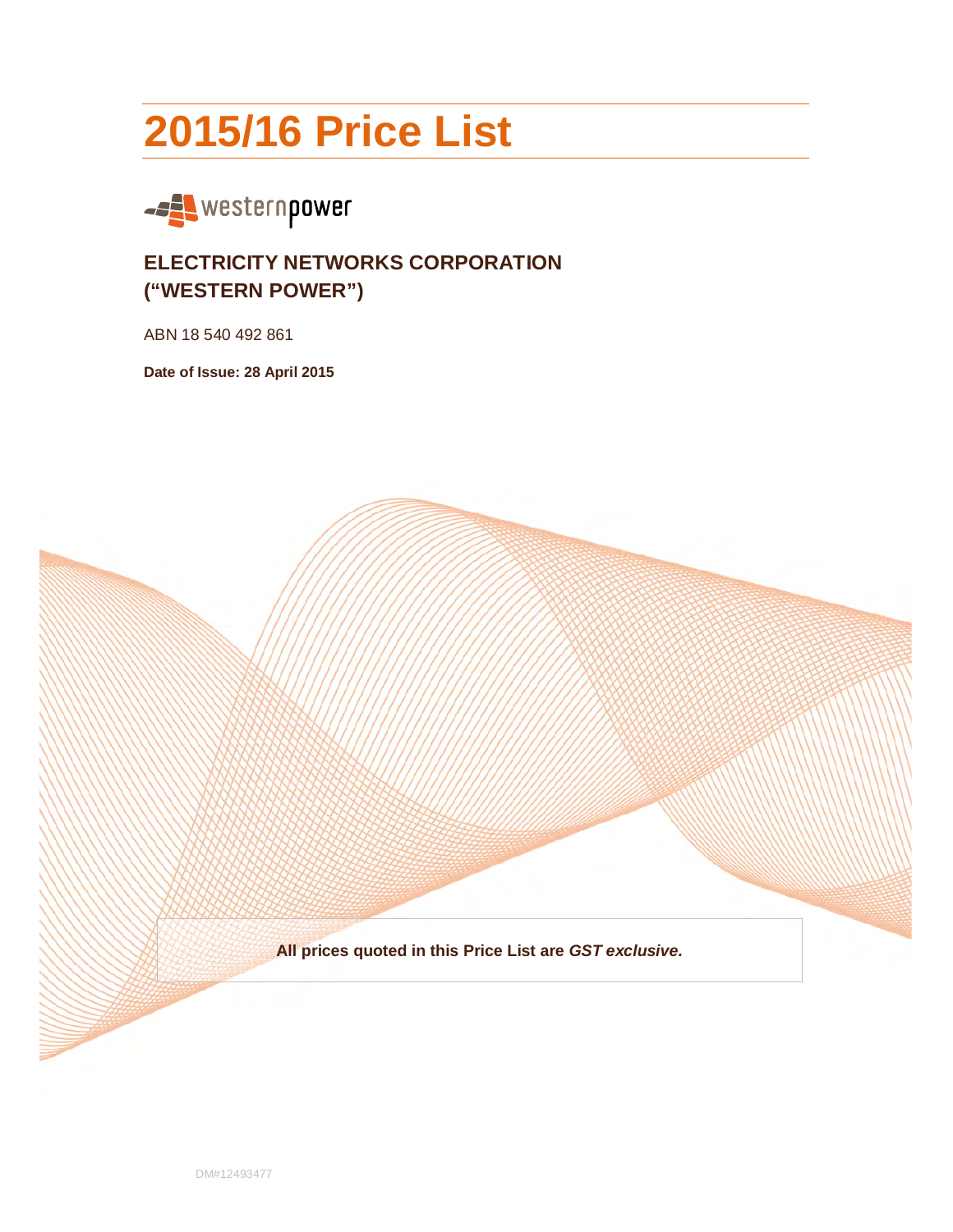# **Table of contents**

| 1            |                                              | <b>Introduction</b><br>1                                                    |                 |  |
|--------------|----------------------------------------------|-----------------------------------------------------------------------------|-----------------|--|
| $\mathbf{2}$ | <b>Reference Services</b>                    |                                                                             |                 |  |
| 3            | <b>Non-reference services</b>                |                                                                             |                 |  |
| 4            | <b>Distribution Tariff Application Guide</b> |                                                                             |                 |  |
|              | 4.1                                          | Reference Tariffs 1 and 2 (RT1 and RT2)                                     | $\overline{2}$  |  |
|              | 4.2                                          | Reference Tariffs 3 and 4 (RT3 and RT4)                                     | $\overline{2}$  |  |
|              | 4.3                                          | Reference Tariff 5 (RT5)                                                    | 3               |  |
|              | 4.4                                          | Reference Tariff 6 (RT6)                                                    | 4               |  |
|              | 4.5                                          | Reference Tariff 7 (RT7)                                                    | 4               |  |
|              | 4.6                                          | Reference Tariff 8 (RT8)                                                    | 6               |  |
|              | 4.7                                          | Reference Tariff 9 (RT9)                                                    | 7               |  |
|              | 4.8                                          | Reference Tariff 10 (RT10)                                                  | $\overline{7}$  |  |
|              | 4.9                                          | Reference Tariff 11 (RT11)                                                  | 8               |  |
|              |                                              | 4.10 Reference Tariffs 13 and 14 (RT13 and RT14)                            | 9               |  |
|              |                                              | 4.11 Reference Tariffs 15 and 16 (RT15 and RT16)                            | 9               |  |
| 5            |                                              | <b>Transmission Tariff Application Guide</b>                                | 11              |  |
|              | 5.1                                          | Transmission Reference Tariff 1 (TRT1)                                      | 11              |  |
|              | 5.2                                          | Transmission Reference Tariff 2 (TRT2)                                      | 12 <sub>2</sub> |  |
| 6            |                                              | <b>Price Tables</b>                                                         | 13              |  |
|              |                                              | 6.1 Prices for energy-based tariffs on the distribution network             | 13              |  |
|              | 6.2<br><b>RT11</b> )                         | Prices for demand-based tariffs on the distribution network (RT5 to RT8 and | 15              |  |
|              | 6.3                                          | <b>Transmission prices</b>                                                  | 20              |  |
| 7            |                                              | <b>Applications and Queuing Policy fees</b>                                 | 26              |  |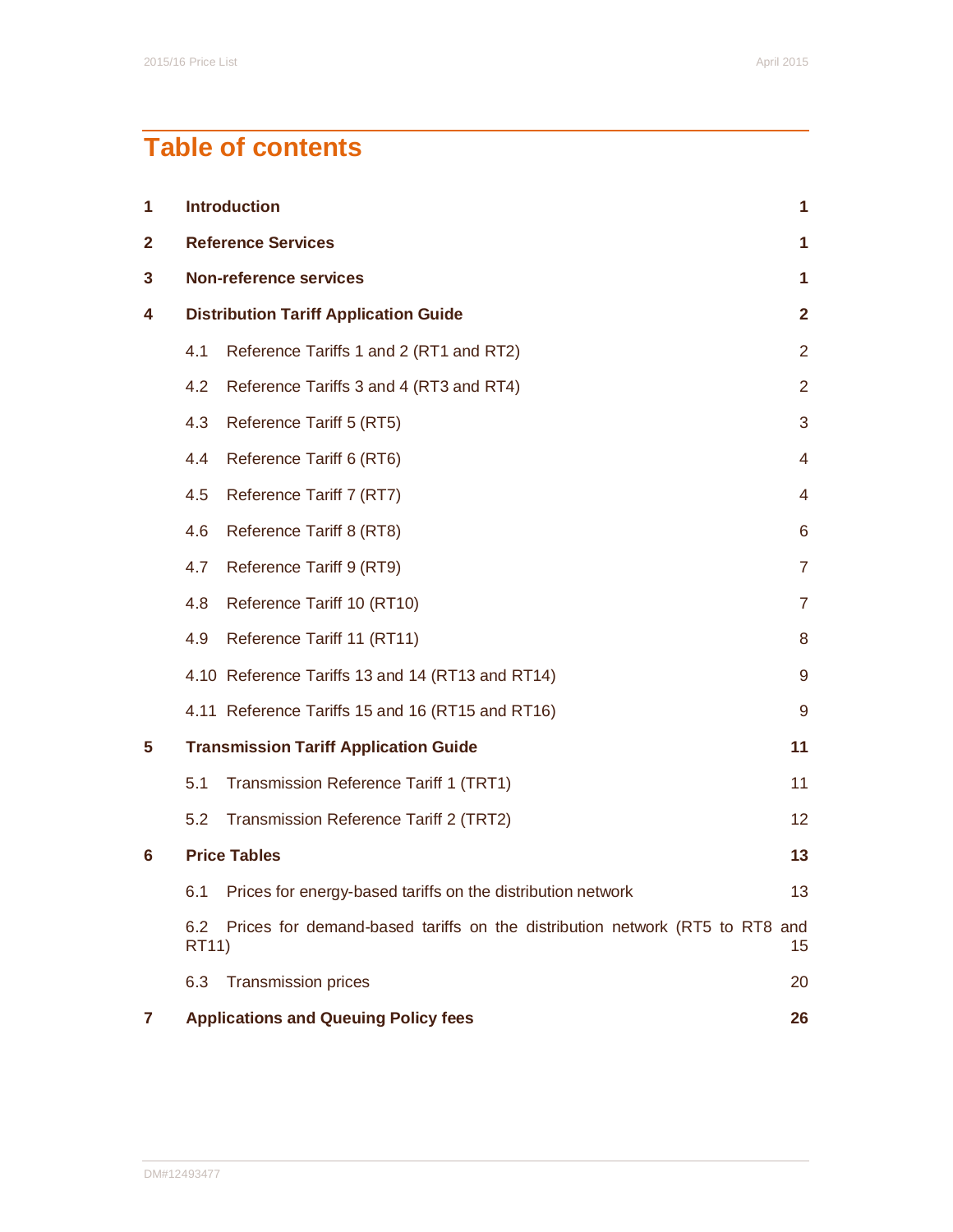# **1 Introduction**

This document details Western Power's Price List. For the purpose of section 5.1(f) of the Electricity Networks Access Code 2004 this document forms part of Western Power's Access Arrangement.

For the avoidance of doubt, the prices within this Price List will apply to all consumption from 1 July 2015. Where consumption is metered with an accumulation meter and the meter reading interval causes some of the metered consumption to lie within the period covered by this price list and the remainder within a previous or subsequent period not covered by this price list, the consumption covered by this price list will be determined by prorating the metered consumption uniformly on a daily basis.

Section 2 lists the reference tariffs for the reference services provided by Western Power as stated in the company's access arrangement.

Sections 4 and 5 detail the reference tariffs, which are based on a number of components. The total charge payable by users under each reference tariff represents the sum of the amounts payable for each component within the relevant reference tariff.

Section 6 details all of the prices that are required to calculate the charges.

Section 7 includes a link to Western Power's website for fees that are referred to in the Applications and Queuing Policy

# **2 Reference Services**

The following table details which reference tariff is applicable to each of the reference services.

| <b>Reference Service</b>                                 | <b>Reference Tariff</b> |
|----------------------------------------------------------|-------------------------|
| A1 - Anytime Energy (Residential) Exit Service           | RT <sub>1</sub>         |
| A2 - Anytime Energy (Business) Exit Service              | R <sub>T2</sub>         |
| A3 - Time of Use Energy (Residential) Exit Service       | R <sub>T</sub> 3        |
| A4 - Time of Use Energy (Business) Exit Service          | RT4                     |
| A5 - High Voltage Metered Demand Exit Service            | R <sub>T5</sub>         |
| A6 - Low Voltage Metered Demand Exit Service             | R <sub>T6</sub>         |
| A7 - High Voltage Contract Maximum Demand Exit Service   | RT7                     |
| A8 - Low Voltage Contract Maximum Demand Exit Service    | R <sub>T</sub> 8        |
| A9 - Streetlighting Exit Service                         | R <sub>T9</sub>         |
| A10 - Un-Metered Supplies Exit Service                   | <b>RT10</b>             |
| A11 - Transmission Exit Service                          | TRT1                    |
| B1 - Distribution Entry Service                          | <b>RT11</b>             |
| B2 - Transmission Entry Service                          | TRT <sub>2</sub>        |
| C1 - Anytime Energy (Residential) Bi-directional Service | RT <sub>13</sub>        |
| C2 - Anytime Energy (Business) Bi-directional Service    | <b>RT14</b>             |
| C3 - Time of Use (Residential) Bi-directional Service    | <b>RT15</b>             |
| C4 - Time of Use (Business) Bi-directional Service       | <b>RT16</b>             |

# **3 Non-reference services**

Where Western Power is providing a User a non-reference service at a connection point, the tariff applicable to that non-reference service is the tariff agreed between the User and Western Power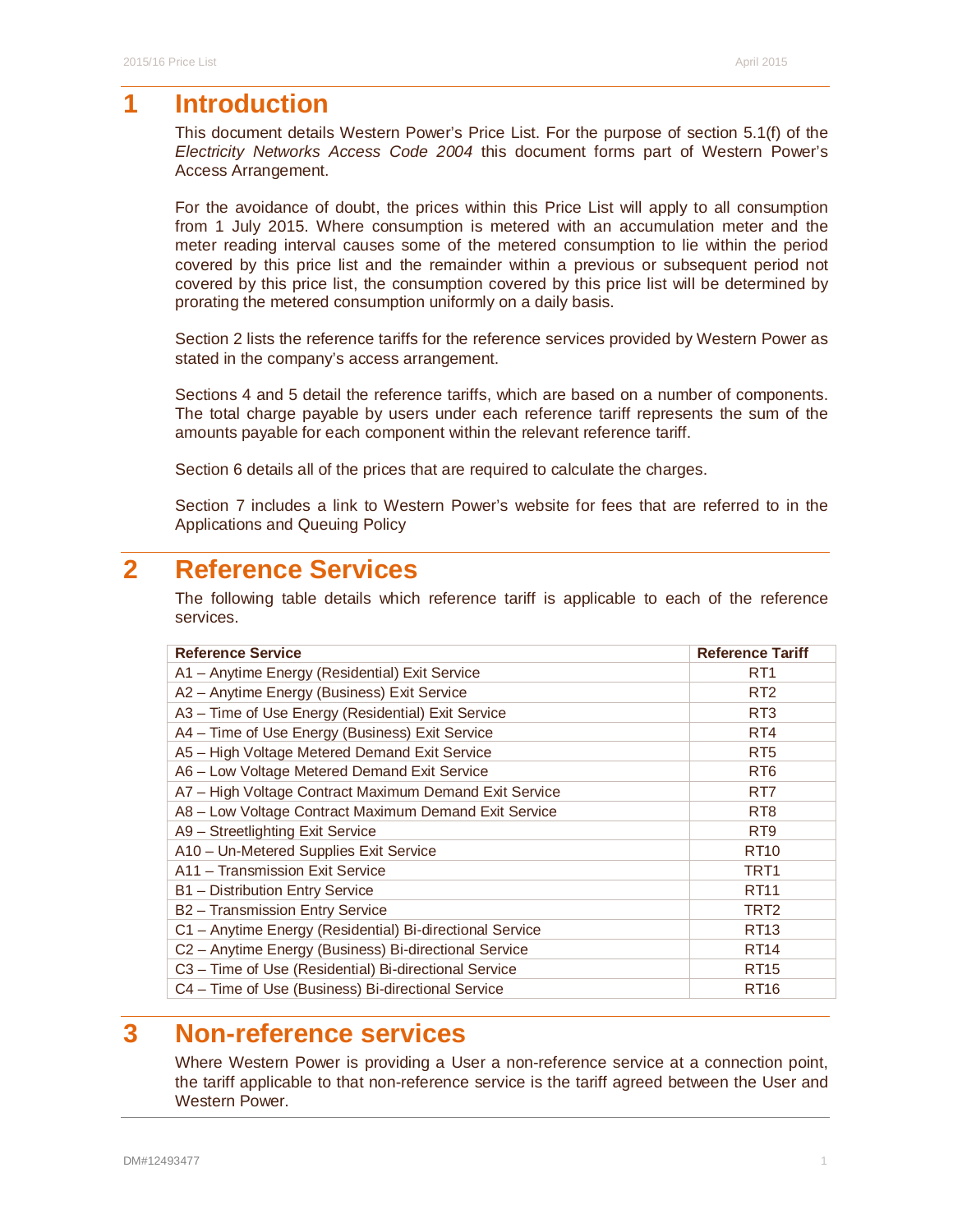# **4 Distribution Tariff Application Guide**

Within this price list the transmission and distribution components of the bundled charges are published, where applicable. The bundled charge is applicable when calculating the charge for the reference tariff, unless otherwise indicated. For the avoidance of doubt, the bundled charge is the sum of the distribution and transmission components of the charge.

At Western Power's discretion, the charges detailed below may be discounted where there are multiple exit points on the same premises that are configured in a non-standard way. These discounts include, but are not limited to, only charging one administration charge per site.

# **4.1 Reference Tariffs 1 and 2 (RT1 and RT2)**

Reference Tariffs RT1 and RT2 consist of:

- (a) a fixed use of system charge (detailed in Table 1) which is payable each day;
- (b) a variable use of system charge calculated by multiplying the energy price (detailed in Table 1) by the quantity of electricity consumed at an exit point (expressed in kWh);
- (c) a fixed metering charge per revenue meter (detailed in Table 1) which is payable each day; and
- (d) a variable metering charge calculated by multiplying the variable price (detailed in Table 1) by the quantity of electricity consumed at an exit point (expressed in kWh).

# **4.2 Reference Tariffs 3 and 4 (RT3 and RT4)**

Reference Tariffs RT3 and RT4 consist of:

- (a) a fixed use of system charge (detailed in Table 1) which is payable each day;
- (b) an on-peak use of system variable charge calculated by multiplying the on-peak energy price (detailed in Table 1) by the quantity of on-peak electricity consumed at an exit point (expressed in kWh);
- (c) an off-peak use of system variable charge calculated by multiplying the off-peak energy price (detailed in Table 1) by the quantity of off-peak electricity consumed at an exit point (expressed in kWh);
- (d) a fixed metering charge per revenue meter (detailed in Table 1) which is payable each day;
- (e) an on-peak variable metering charge calculated by multiplying the on-peak variable price (detailed in Table 1) by the quantity of on-peak electricity consumed at an exit point (expressed in kWh); and
- (f) an off-peak variable metering charge calculated by multiplying the off-peak variable price (detailed in Table 1) by the quantity of off-peak electricity consumed at an exit point (expressed in kWh).

#### **Notes:**

1. The on and off peak periods for these tariffs are defined in the following table (all times are Western Standard Time (WST)):

|                 | Monday – Friday (includes public holidays) |                    |                        | <b>Saturday - Sunday</b> |
|-----------------|--------------------------------------------|--------------------|------------------------|--------------------------|
|                 | Off-peak                                   | <b>On-Peak</b>     | <b>Off-Peak</b>        | <b>Off-Peak</b>          |
| RT <sub>3</sub> | $12:00am - 7:00am$                         | $7:00am - 9:00pm$  | $9:00$ pm $-12:00$ am  | All times                |
| RT4             | $12:00am - 8:00am$                         | $8:00am - 10:00pm$ | $10:00$ pm $-12:00$ am | All times                |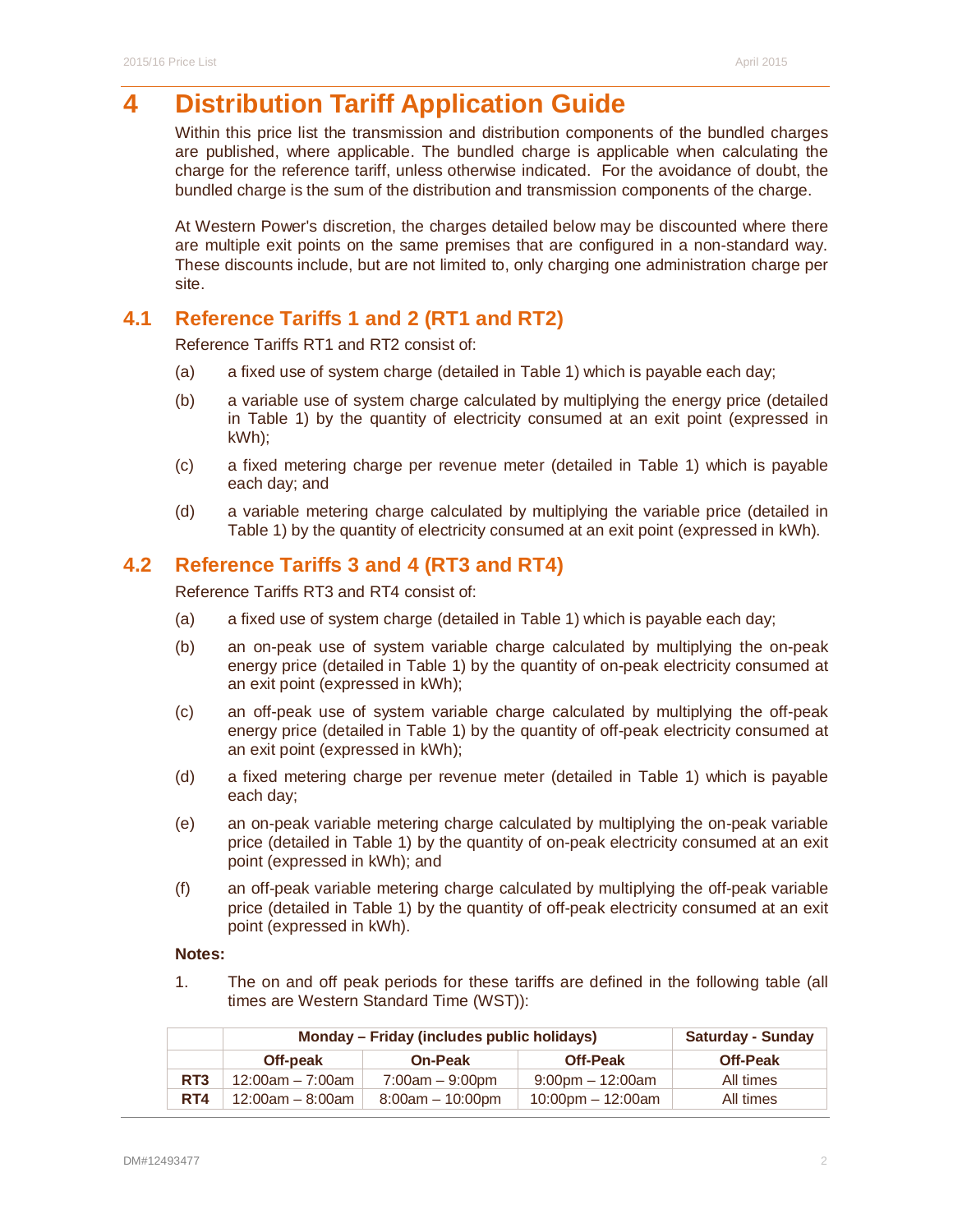# **4.3 Reference Tariff 5 (RT5)**

# **4.3.1 Tariff Calculation**

Reference Tariff RT5 consists of:

- (a) a fixed metered demand charge (detailed in Table 4) which is payable each day based on the rolling 12-month maximum half-hourly demand at an exit point (expressed in kVA) multiplied by (1-Discount);
- (b) a variable metered demand charge calculated by multiplying the demand price (in excess of the lower threshold and detailed in Table 4) by the rolling 12-month maximum half-hourly demand at an exit point (expressed in kVA) minus the lower threshold with the result multiplied by (1-Discount);
- (c) if the metered demand is greater than 1,000 kVA a variable demand length charge calculated by multiplying the demand length price (detailed in Table 7) by the electrical distance to the zone substation by the rolling 12-month maximum halfhourly demand (expressed in kVA) minus 1,000 kVA (Note: a different rate applies after 10 km); and
- (d) a fixed metering charge per revenue meter (detailed in Table 9) which is payable each day.

### **Notes:**

1. The on and off peak periods for this tariff are defined in the following table (all times are Western Standard Time (WST)):

| Monday – Friday (includes public holidays) | <b>Saturday - Sunday</b> |                   |                 |
|--------------------------------------------|--------------------------|-------------------|-----------------|
| Off-peak                                   | <b>On-Peak</b>           | <b>Off-Peak</b>   | <b>Off-Peak</b> |
| 12:00am – 8:00am                           | $8:00am - 10:00pm$       | 10:00pm – 12:00am | All times       |

### **4.3.2 Discount**

A discount, based on the percentage of off peak energy consumption (as a proportion of the total energy consumption), applies to this tariff.

The Discount is defined as:

| For $MD < 1,000$ kVA                | $(\mathsf{E}_\mathsf{Off\,Peak}/\mathsf{E}_\mathsf{Total})$ * $\mathsf{DF}$ |
|-------------------------------------|-----------------------------------------------------------------------------|
| For 1,000 $\leq$ MD $\lt$ 1,500 kVA | $((1500 - M D)/500) * (E_{Off\, Peak}/E_{Total}) * DF$                      |
| For $MD \Rightarrow 1,500$ kVA      | $\left( \right)$                                                            |

Where:

| <b>MD</b>             | is the rolling 12-month maximum half-hourly demand at an exit point<br>(expressed in kVA); |
|-----------------------|--------------------------------------------------------------------------------------------|
| DF                    | is the discount factor, which is set at 50%                                                |
| $E_{\text{Off Peak}}$ | is the total off peak energy for the billing period (expressed in kWh);<br>and             |
| $E_{\text{Total}}$    | is the total energy (both on and off peak) for the billing period<br>(expressed in kWh).   |

#### **Notes:**

1. This discount does not apply to the demand-length portion of the charge.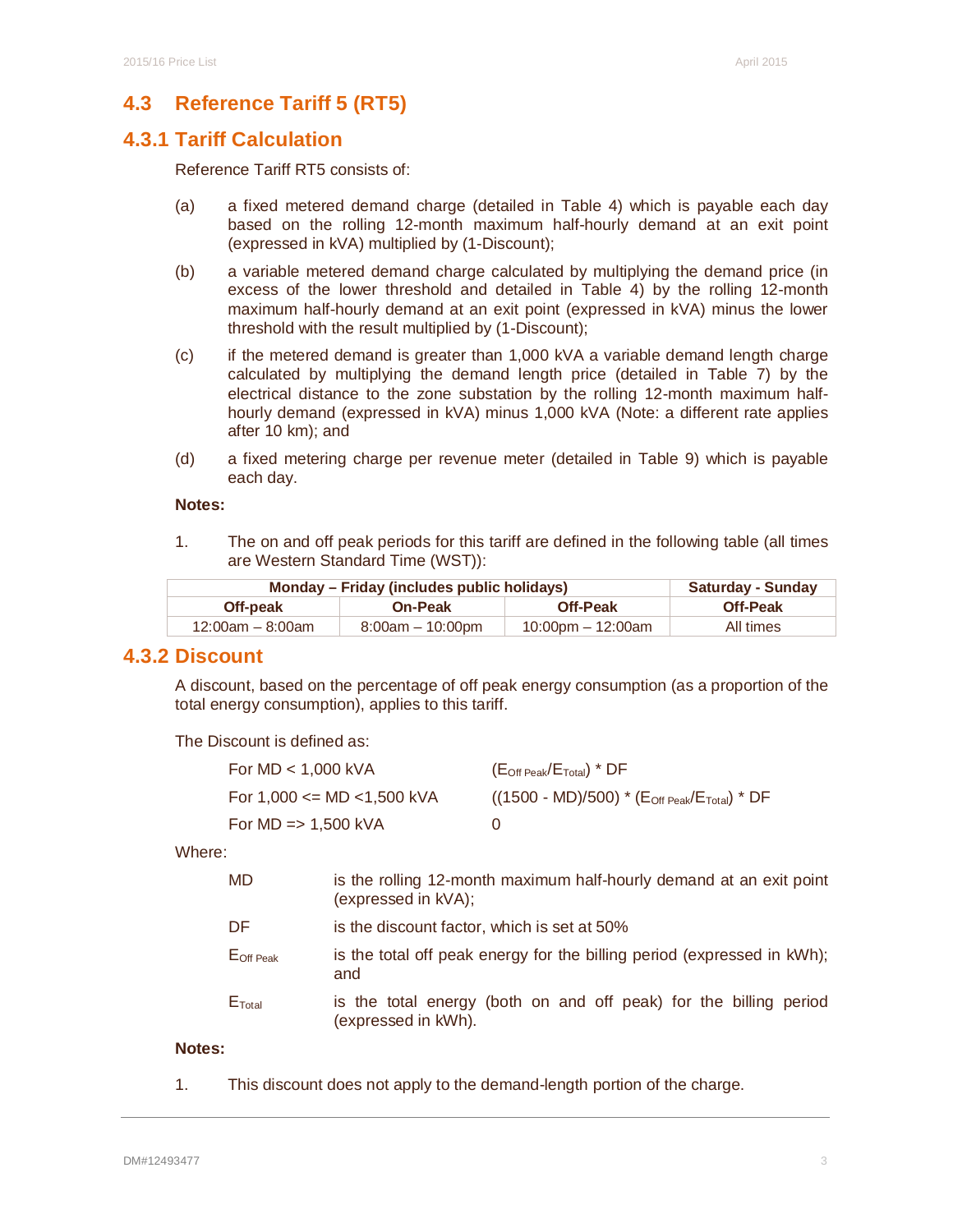# **4.4 Reference Tariff 6 (RT6)**

# **4.4.1 Tariff Calculation**

Reference Tariff RT6 consists of:

- (a) a fixed metered demand charge (detailed in Table 5) which is payable each day based on the rolling 12-month maximum half-hourly demand at an exit point (expressed in kVA) multiplied by (1-Discount);
- (b) a variable metered demand charge (detailed in Table 5) calculated by multiplying the demand price (in excess of lower threshold) by the rolling 12-month maximum half-hourly demand at an exit point (expressed in kVA) minus the lower threshold with the result multiplied by (1-Discount);
- (c) if the metered demand is equal to or greater than 1,000 kVA a variable demand length charge calculated by multiplying the demand length price (detailed in Table 7) by the electrical distance to the zone substation by the rolling 12-month maximum half-hourly demand (expressed in kVA) minus 1,000 kVA (Note: a different rate applies after 10 km); and
- (d) a fixed metering charge per revenue meter (detailed in Table 9) which is payable each day

#### **Notes:**

- 1. This tariff is similar to RT5 in section 4.3 but for customers connected at low voltage. The higher tariff rates reflect the additional cost of using the low voltage network.
- 2. The on and off peak periods for this tariff are defined in the following table (all times are Western Standard Time (WST)):

| Monday – Friday (includes public holidays) | <b>Saturday - Sunday</b> |                        |                 |
|--------------------------------------------|--------------------------|------------------------|-----------------|
| Off-peak                                   | <b>On-Peak</b>           | <b>Off-Peak</b>        | <b>Off-Peak</b> |
| $12:00$ am – 8:00am                        | $8:00am - 10:00dm$       | $10:00$ pm $-12:00$ am | All times       |

### **4.4.2 Discount**

Identical to RT5 detailed in section 4.3.2.

# **4.5 Reference Tariff 7 (RT7)**

# **4.5.1 Tariff Calculation**

Reference Tariff RT7 consists of:

- (a) If the contracted maximum demand (CMD) is less than 7,000 kVA:
	- i. a fixed demand charge for the first 1,000 kVA (detailed in Table 6) which is payable each day; plus
	- ii. a variable demand charge calculated by multiplying the applicable demand price (detailed in Table 6) by the CMD at an exit point (expressed in kVA) minus 1,000 kVA; plus
	- iii. a variable demand length charge calculated by multiplying the demand length price (detailed in Table 7) by the electrical distance to the zone substation by the CMD (expressed in kVA) minus 1,000 kVA (Note: a different rate applies after 10 km);
- (b) If the CMD is equal to or greater than 7,000 kVA: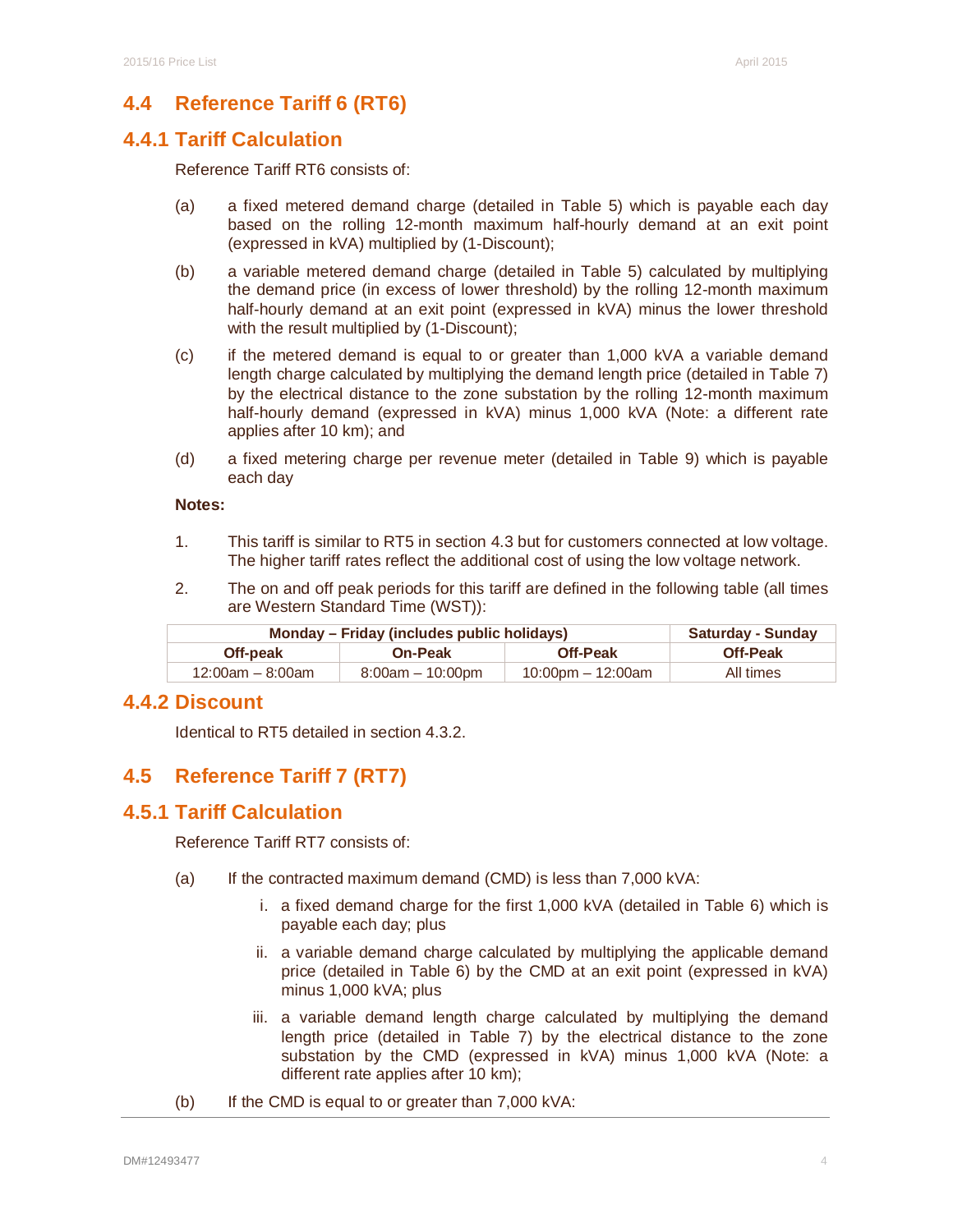- i. a variable demand charge calculated by multiplying the applicable demand price (detailed in Table 6) by the CMD at an exit point (expressed in kVA); plus
- ii. a variable demand length charge calculated by multiplying the demand length price (detailed in Table 8) by the electrical distance to the zone substation by the CMD (expressed in kVA) (Note: a different rate applies after 10 km);
- (c) a fixed metering charge per revenue meter (detailed in Table 9) which is payable each day;
- (d) a fixed administration charge (detailed in Table 10) which is payable each day; and
- (e) excess network usage charges (if applicable).

**Notes:** 

1. For exit points located at the zone substation the fixed and demand charge specified in sections 4.5.1 (a)(i), (a)(ii) & (b)(i) is to be calculated using the transmission component only. In all other instances, the fixed and demand charge specified in sections  $4.5.1$  (a)(i), (a)(ii) & (b)(i) is to be calculated using the bundled charge.

# **4.5.2 Excess Network Usage Charges**

An additional charge applies to this tariff where the peak half-hourly demand exceeds the nominated CMD during the billing period of the load.

The excess network usage charge (ENUC) is calculated by applying a factor to the excess usage as follows:

ENUC = ENUC Transmission + ENUC Distribution

**Where** 

|                          | $ENUC$ Transmission = ENUM * (PD – CMD) * DC Transmission / CMD                                                                        |
|--------------------------|----------------------------------------------------------------------------------------------------------------------------------------|
| <b>ENUC</b> Distribution | $=$ ENUM $*$ (PD – CMD) $*$ (DC $_{Distibution}$ + DLC) / CMD                                                                          |
| <b>ENUM</b>              | is the Excess network usage multiplier factor, which is set at 2                                                                       |
| PD                       | is the peak half-hourly demand during the billing period of the load<br>(expressed in kVA)                                             |
| <b>CMD</b>               | is the nominated CMD for the billing period of the load (expressed<br>in kVA)                                                          |
| $DC$ Transmission        | are the applicable transmission components of the fixed and<br>variable demand charges for the billing period for the nominated<br>CMD |
| DC Distribution          | are the applicable distribution components of the fixed and variable<br>demand charges for the billing period for the nominated CMD    |
| <b>DLC</b>               | are the applicable variable demand length charges for the billing<br>period for the nominated CMD                                      |

### **Notes:**

1. The ENUC does not include the metering or administration components of the tariff.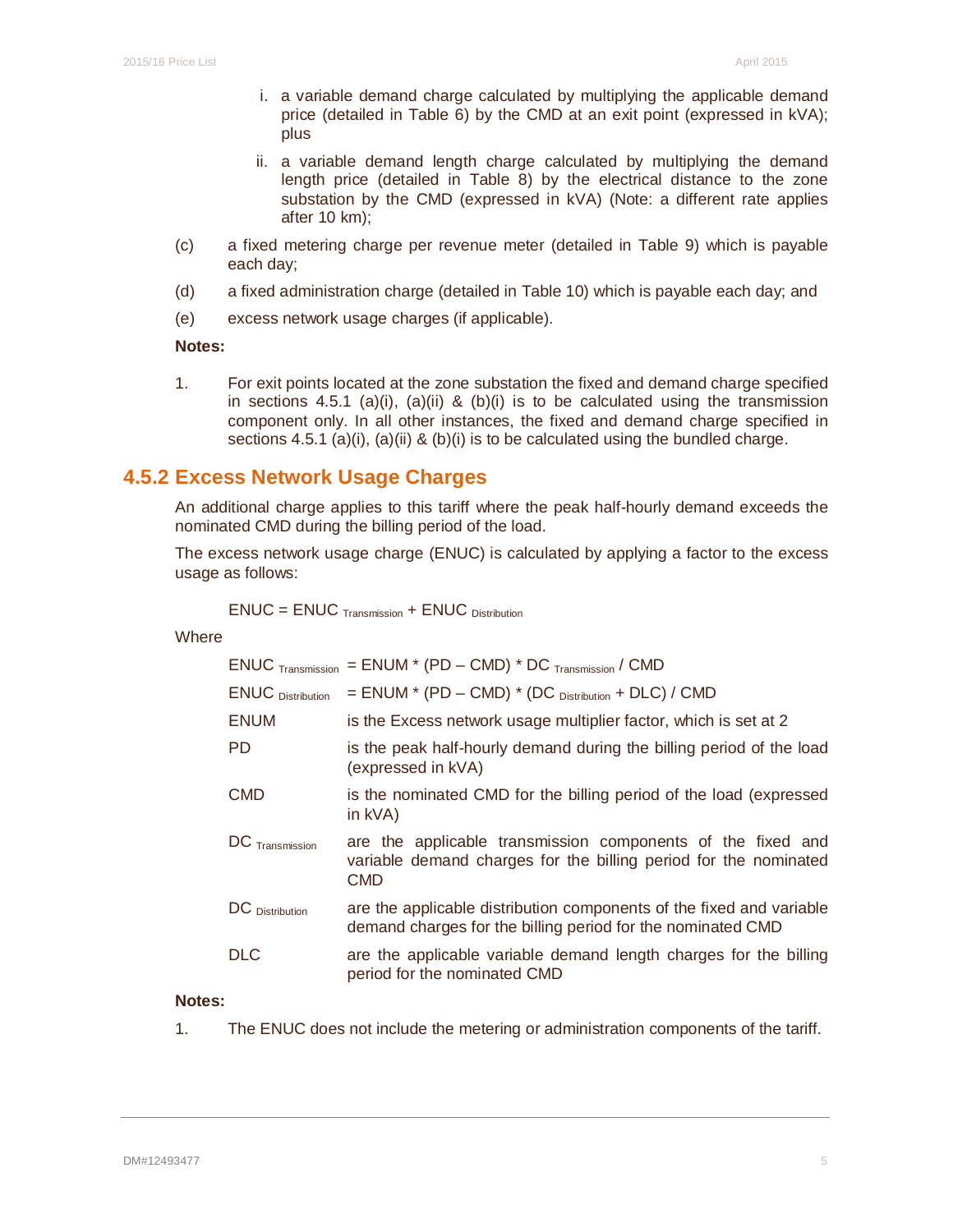### **4.6 Reference Tariff 8 (RT8)**

### **4.6.1 Tariff Calculation**

Reference Tariff RT8 consists of:

- (a) If the contracted maximum demand (CMD) is less than  $7,000$  kVA:
	- i. a fixed demand charge for the first 1,000 kVA (detailed in Table 6) which is payable each day; plus
	- ii. a variable demand charge calculated by multiplying the applicable demand price (detailed in Table 6) by the CMD at an exit point (expressed in kVA) minus 1,000 kVA; plus
	- iii. a variable demand length charge calculated by multiplying the demand length price (detailed in Table 7) by the electrical distance to the zone substation by the CMD (expressed in kVA) minus 1,000 kVA (Note: a different rate applies after 10 km);
- (b) If the CMD is equal to or greater than 7,000 kVA:
	- i. a variable demand charge calculated by multiplying the applicable demand price (detailed in Table 6) by the CMD at an exit point (expressed in kVA); plus
	- ii. a variable demand length charge calculated by multiplying the demand length price (detailed in Table 8) by the electrical distance to the zone substation by the CMD (expressed in kVA) (Note: a different rate applies after 10 km);
- (c) a fixed low voltage charge (detailed in Table 11) which is payable each day;
- (d) a variable low voltage charge calculated by multiplying the low voltage demand price (detailed in Table 11) by the CMD at an exit point (expressed in kVA);
- (e) a fixed metering charge per revenue meter (detailed in Table 9) which is payable each day;
- (f) a fixed administration charge (detailed in Table 10) which is payable each day; and
- (g) excess network usage charges (if applicable).

**Notes:** 

1. This tariff is identical to RT7 in section 4.5, with an additional low voltage charge to cover the use of transformers and LV circuits.

### **4.6.2 Excess Network Usage Charges**

An additional charge applies to this tariff where the peak half-hourly demand exceeds the nominated CMD during the billing period of the load.

The excess network usage charge (ENUC) is calculated by applying a factor to the excess usage as follows:

$$
ENUC = ENUC_{\text{Transmission}} + ENUC_{\text{ Distribution}}
$$

**Where** 

$$
ENUC_{\text{ Transmission}} = ENUM * (PD - CMD) * DC_{\text{ Transmission}} / CMD
$$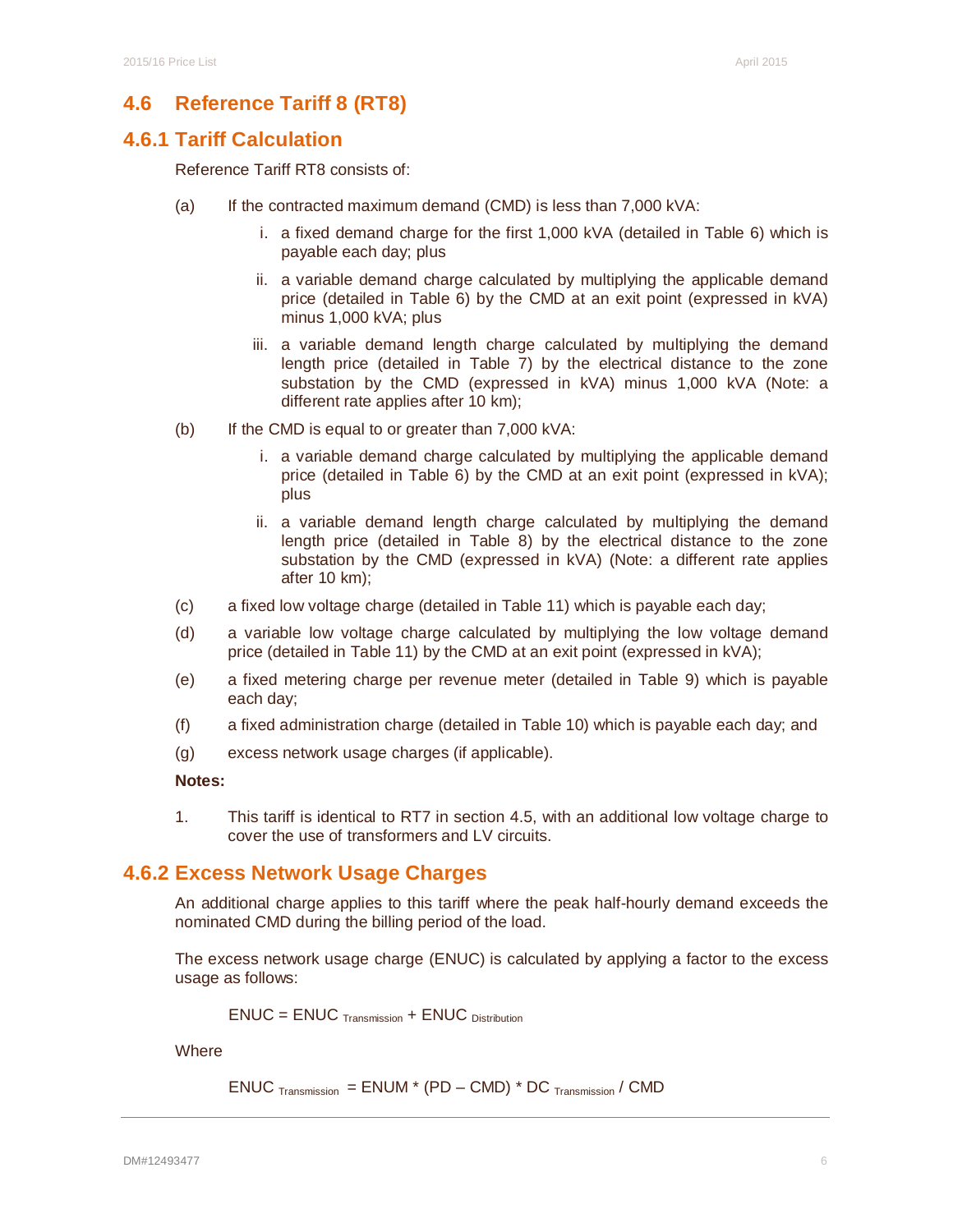| <b>ENUC</b> Distribution | = ENUM * (PD - CMD) * (DC Distribution + DLC + LVC) / CMD                                                                              |
|--------------------------|----------------------------------------------------------------------------------------------------------------------------------------|
| <b>ENUM</b>              | is the Excess network usage multiplier factor, which is set at 2                                                                       |
| <b>PD</b>                | is the peak half-hourly demand during the billing period of the load<br>(expressed in kVA)                                             |
| <b>CMD</b>               | is the nominated CMD for the billing period of the load (expressed<br>in $kVA$ )                                                       |
| DC Transmission          | are the applicable transmission components of the fixed and<br>variable demand charges for the billing period for the nominated<br>CMD |
| DC Distribution          | are the applicable distribution components of the fixed and variable<br>demand charges for the billing period for the nominated CMD    |
| <b>DLC</b>               | are the applicable variable demand length charges for the billing<br>period for the nominated CMD                                      |
| <b>LVC</b>               | are the applicable additional fixed and additional demand (low                                                                         |

#### **Notes:**

1. The ENUC does not include the metering or administration components of the tariff.

voltage) charges for the billing period for the nominated CMD

# **4.7 Reference Tariff 9 (RT9)**

Reference Tariff RT9 consists of:

- (a) a fixed use of system charge (detailed in Table 1) which is payable each day;
- (b) a variable use of system charge calculated by multiplying the energy price (detailed in Table 1) by the estimated quantity of electricity consumed at an exit point (expressed in kWh and is based on the lamp wattage and illumination period); and
- (c) a fixed asset charge based on the type of streetlight asset supplied (detailed in Table 2 and Table 3).

# **4.8 Reference Tariff 10 (RT10)**

Reference Tariff RT10 consists of:

- (a) a fixed use of system charge (detailed in Table 1) which is payable each day; and
- (b) a variable use of system charge calculated by multiplying the energy price (detailed in Table 1) by the estimated quantity of electricity consumed at an exit point (expressed in kWh and based on the nameplate rating of the connected equipment and the hours of operation).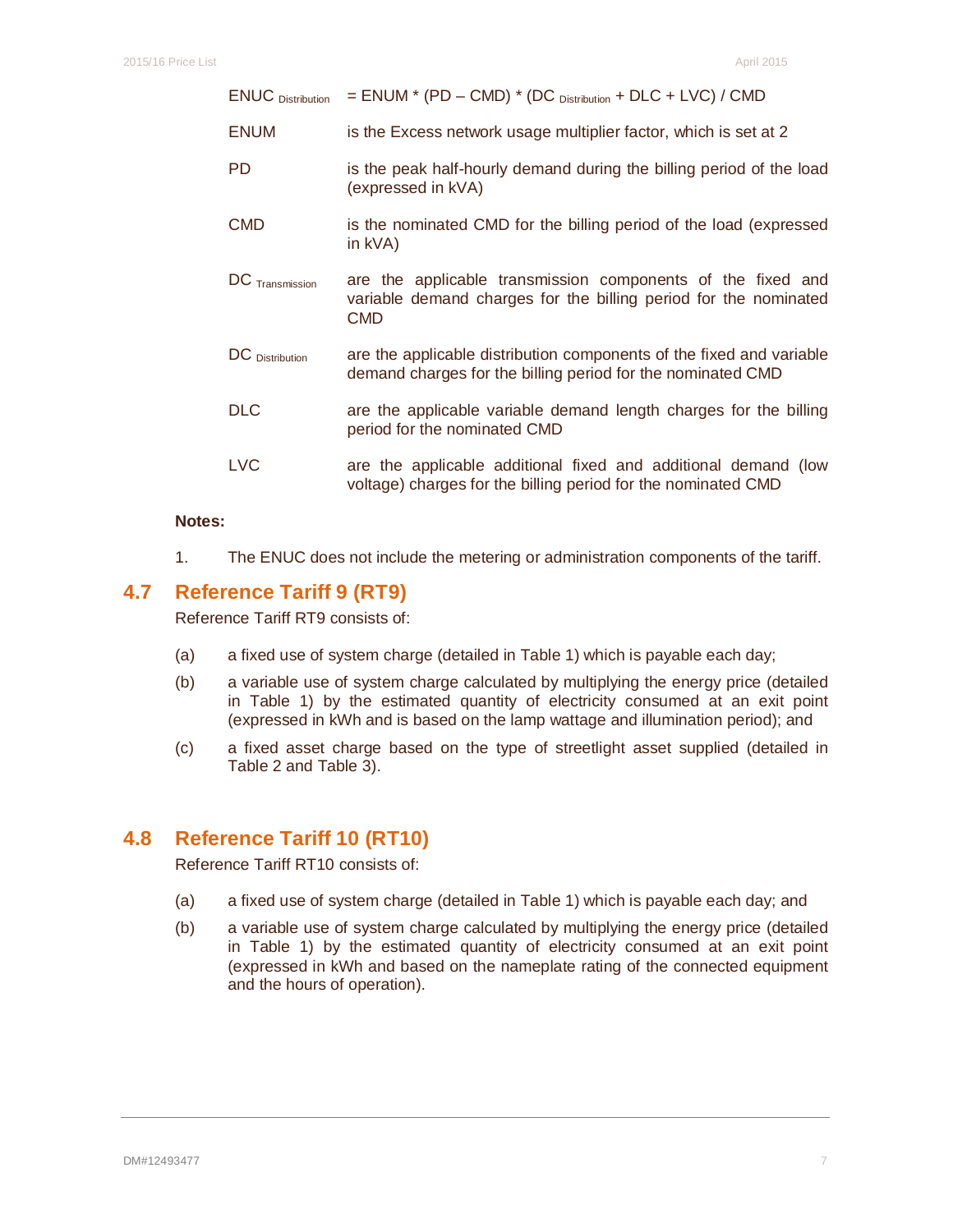# **4.9 Reference Tariff 11 (RT11)**

# **4.9.1 Tariff Calculation**

Reference Tariff RT11 consists of:

- (a) a variable connection charge calculated by multiplying the connection price (detailed in Table 12) by the loss-factor adjusted declared sent-out capacity (DSOC) at the entry point (expressed in kW);
- (b) a variable control system service charge calculated by multiplying the control system service price (detailed in Table 16) by the nameplate output of the generator at the entry point (expressed in kW);
- (c) a variable use of system charge calculated by multiplying the use of system price (based on the location of the electrically closest major generator and detailed in Table 14) by the loss-factor adjusted DSOC at the entry point (expressed in kW);
- (d) If the DSOC is less than  $7,000$  kVA:
	- i. if the entry point is connected at 415 V or less and the DSOC is equal to or greater than 1,000 kVA a variable demand length charge calculated by multiplying the applicable demand length price (detailed in Table 7) by the electrical distance between the relevant HV network connection point and the electrically closest zone substation by the DSOC (expressed in kVA) minus 1,000 kVA (Note: a different rate applies after 10 km); or
	- ii. if the entry point is connected at greater than 415 V and the DSOC is equal to or greater than 1,000 kVA a variable demand length charge calculated by multiplying the applicable demand length price (detailed in Table 7) by the electrical distance between the entry point and the electrically closest zone substation by the DSOC (expressed in kVA) minus 1,000 kVA (Note: a different rate applies after 10 km);
- (e) If the DSOC is equal to or greater than 7,000 kVA:
	- i. if the entry point is connected at  $415$  V or less a variable demand length charge calculated by multiplying the applicable demand length price (detailed in Table 8) by the electrical distance between the relevant HV network connection point and the electrically closest zone substation by the DSOC (expressed in kVA) (Note: a different rate applies after 10 km); or
	- ii. if the entry point is connected at greater than 415 V a variable demand length charge calculated by multiplying the applicable demand length price (detailed in Table 8) by the electrical distance between the entry point and the electrically closest zone substation by the DSOC (expressed in kVA) (Note: a different rate applies after 10 km);
- (f) a fixed metering charge per revenue meter (detailed in Table 9) which is payable each day; and
- (g) excess network usage charges (if applicable).

#### **Notes:**

- 1. The loss factor used to calculate the loss-factor adjusted DSOC is the relevant portion from the generator to the zone substation of the loss factor published by the IMO for that generator.
- 2. For this reference tariff a unity power factor is assumed when converting between kW and kVA.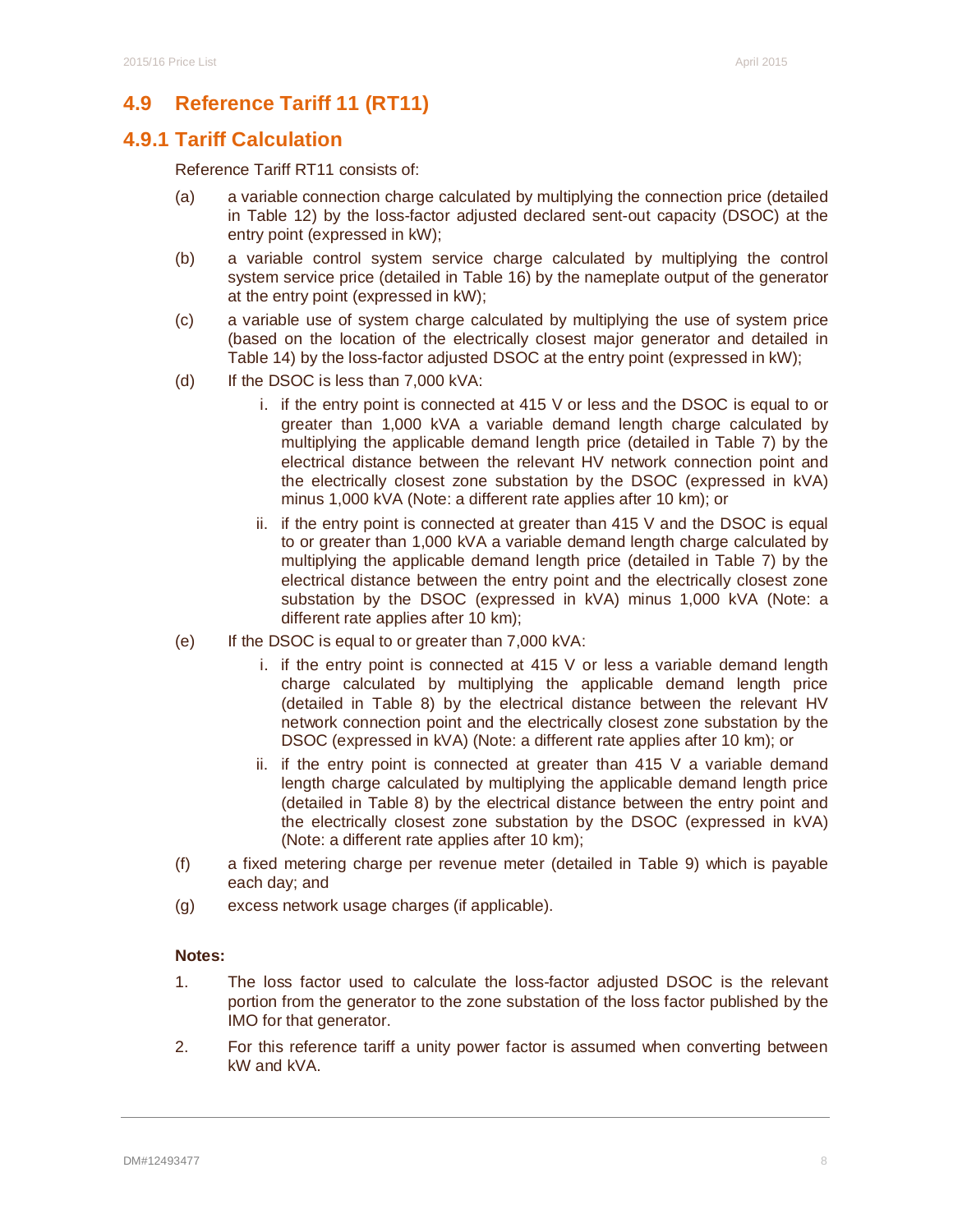# **4.9.2 Excess Network Usage Charges**

An additional charge applies to this tariff where the peak half-hourly demand exceeds the nominated DSOC during the billing period except where Western Power deems the export of power in excess of DSOC was required for power system reliability and security purposes.

The excess network usage charge (ENUC) is calculated by applying a factor to the excess usage as follows:

ENUC = ENUC Transmission + ENUC Distribution

**Where** 

|                          | $ENUC$ $_{\text{transmission}}$ = ENUM $^{*}$ (PD $_{\text{kw}}$ – DSOC $_{\text{kw}}$ ) $^{*}$ TEPC / DSOC $_{\text{kw}}$                                                 |
|--------------------------|----------------------------------------------------------------------------------------------------------------------------------------------------------------------------|
| <b>ENUC</b> Distribution | = ENUM * (PD $_{\text{kVA}}$ – DSOC $_{\text{kVA}}$ ) * (DLC) / DSOC $_{\text{kVA}}$                                                                                       |
| <b>ENUM</b>              | is the Excess network usage multiplier factor, which is set at 2                                                                                                           |
| PD                       | is the peak half-hourly demand during the billing period (expressed<br>in kVA and kW)                                                                                      |
| <b>DSOC</b>              | is the nominated DSOC for the billing period (expressed in kVA and<br>kW)                                                                                                  |
| <b>TEPC</b>              | is the sum of the variable connection charge, variable control<br>system service charge and variable use of system charge for the<br>billing period for the nominated DSOC |
| <b>DLC</b>               | is the applicable variable demand length charge for the billing<br>period for the nominated DSOC                                                                           |

#### **Notes:**

1. The ENUC does not include the metering components of the tariff.

# **4.10 Reference Tariffs 13 and 14 (RT13 and RT14)**

Reference Tariffs RT13 and RT14 consist of:

- (a) a fixed use of system charge (detailed in Table 1) which is payable each day;
- (b) a variable use of system charge calculated by multiplying the energy price (detailed in Table 1) by the quantity of electricity consumed at an exit point (expressed in kWh);
- (c) a fixed metering charge per revenue meter (detailed in Table 1) which is payable each day; and
- (d) a variable metering charge calculated by multiplying the variable price (detailed in Table 1) by the quantity of electricity consumed at an exit point (expressed in kWh).

### **4.11 Reference Tariffs 15 and 16 (RT15 and RT16)**

Reference Tariffs RT15 and RT16 consist of:

(a) a fixed use of system charge (detailed in Table 1) which is payable each day;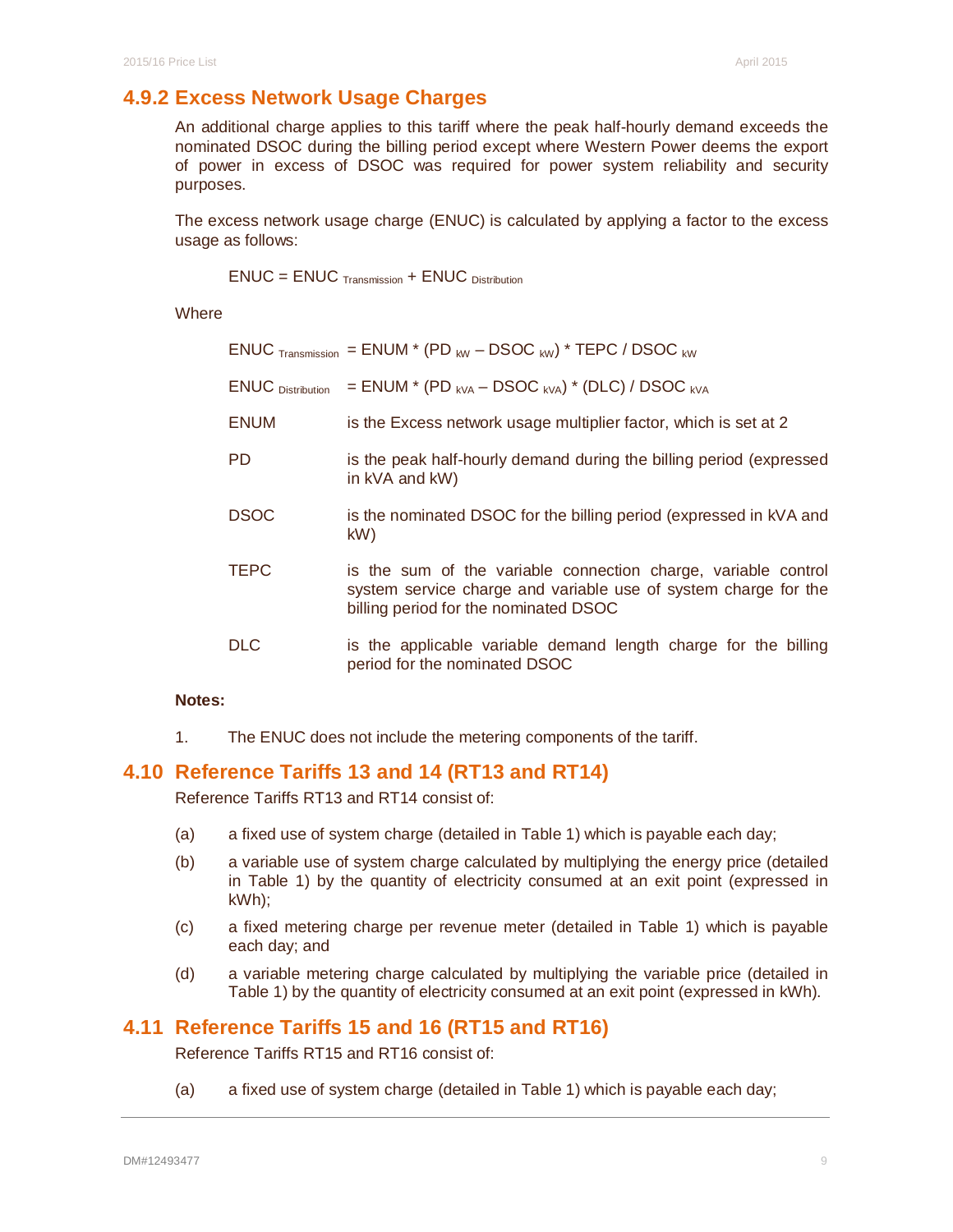- (b) an on-peak use of system variable charge calculated by multiplying the on-peak energy price (detailed in Table 1) by the quantity of on-peak electricity consumed at an exit point (expressed in kWh);
- (c) an off-peak use of system variable charge calculated by multiplying the off-peak energy price (detailed in Table 1) by the quantity of off-peak electricity consumed at an exit point (expressed in kWh);
- (d) a fixed metering charge per revenue meter (detailed in Table 1) which is payable each day;
- (e) an on-peak variable metering charge calculated by multiplying the on-peak variable price (detailed in Table 1) by the quantity of on-peak electricity consumed at an exit point (expressed in kWh); and
- (f) an off-peak variable metering charge calculated by multiplying the off-peak variable price (detailed in Table 1) by the quantity of off-peak electricity consumed at an exit point (expressed in kWh).

### **Notes:**

1. The on and off peak periods for these tariffs are defined in the following table (all times are Western Standard Time (WST)):

|             | Monday - Friday (includes public holidays) |                    |                         | <b>Saturday - Sunday</b> |
|-------------|--------------------------------------------|--------------------|-------------------------|--------------------------|
|             | Off-peak                                   | <b>On-Peak</b>     | <b>Off-Peak</b>         | <b>Off-Peak</b>          |
| <b>RT15</b> | $12:00am - 7:00am$                         | $7:00am - 9:00pm$  | $9:00$ pm $-12:00$ am   | All times                |
| <b>RT16</b> | $12:00$ am – 8:00am                        | $8:00am - 10:00dm$ | $10:00$ pm $- 12:00$ am | All times                |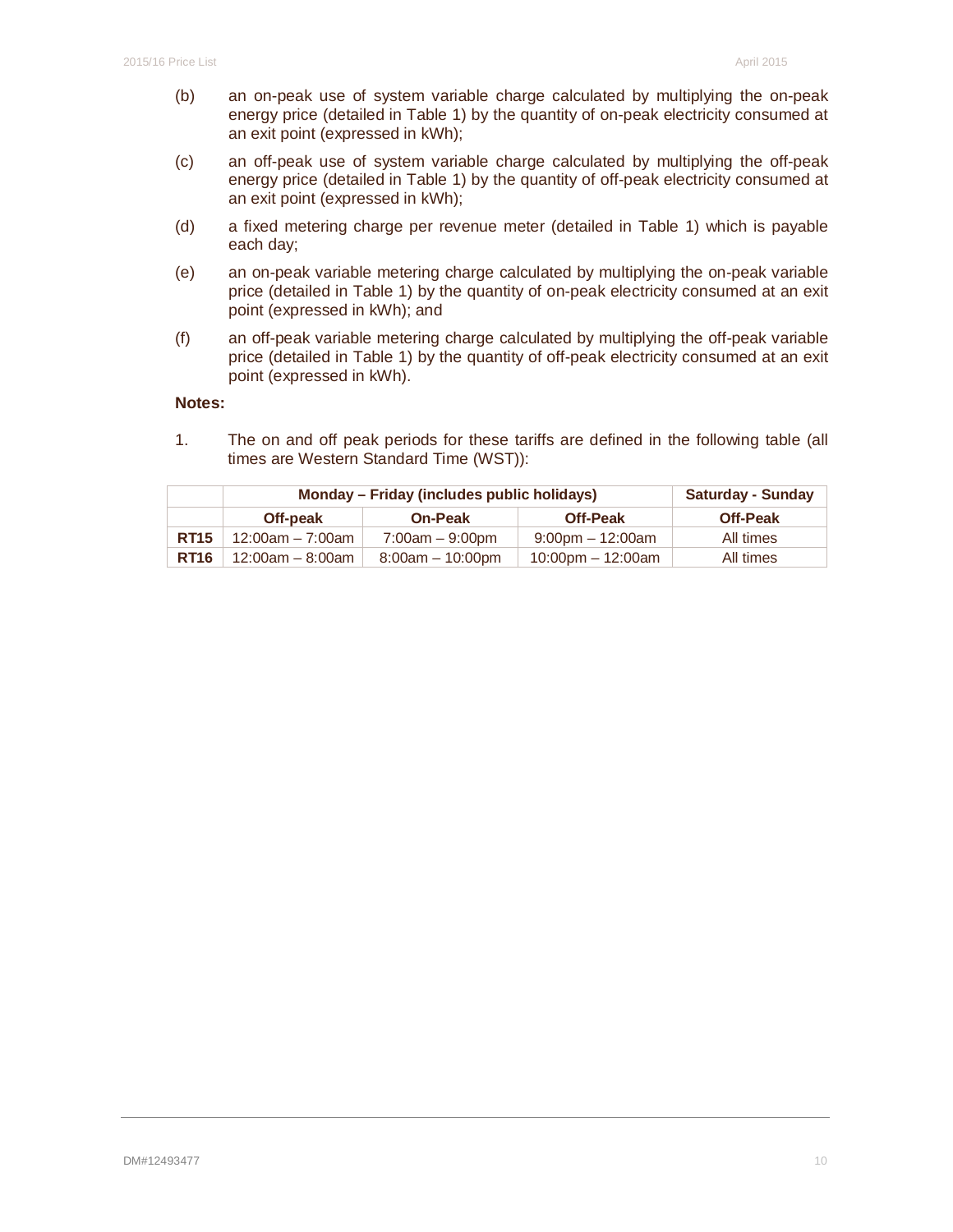# **5 Transmission Tariff Application Guide**

# **5.1 Transmission Reference Tariff 1 (TRT1)**

# **5.1.1 Tariff Calculation**

Reference Tariff TRT1 consists of:

- (a) a user-specific charge that is to be an amount per day which reflects the costs to Western Power of providing the Connection Assets under an Access Contract, which may consist of capital and non-capital costs.
- (b) a variable use of system charge calculated by multiplying the applicable use of system price (detailed in Table 13 or where there is no applicable use of system price in Table 13 for the exit point, the price calculated by Western Power in accordance with Appendix A of the Price List Information) by the contracted maximum demand (CMD) at the exit point (expressed in kW);
- (c) a variable common service charge calculated by multiplying the common service price (detailed in Table 15) by the CMD at the exit point (expressed in kW);
- (d) a variable control system service charge calculated by multiplying the control system service price (detailed in Table 17) by the CMD at the exit point (expressed in kW);
- (e) a fixed metering charge per revenue meter (detailed in Table 18) which is payable each day; and
- (f) excess network usage charges (if applicable).

# **5.1.2 Excess Network Usage Charges**

An additional charge applies to this tariff where the peak half-hourly demand exceeds the nominated CMD during the billing period of the load.

The excess network usage charge (ENUC) is calculated by applying a factor to the excess usage as follows:

 $ENUC = ENUM * (PD - CMD) * (UOS + CON + CS + CSS) / CMD$ 

**Where** 

| <b>ENUM</b> | is the Excess network usage multiplier factor, which is set at 2                                         |
|-------------|----------------------------------------------------------------------------------------------------------|
| <b>PD</b>   | is the peak half-hourly demand during the billing period of the load<br>(expressed in kW)                |
| <b>CMD</b>  | is the nominated CMD for the billing period of the load (expressed<br>in $kW$ )                          |
| <b>UOS</b>  | is the applicable variable use of system charge for the billing period<br>for the nominated CMD          |
| CON         | is the applicable User-specific charge for the billing period                                            |
| CS          | is the applicable variable common service charge for the billing<br>period for the nominated CMD         |
| CSS         | is the applicable variable control system service charge for the<br>billing period for the nominated CMD |

**Note:** The ENUC does not include the metering components of the tariff.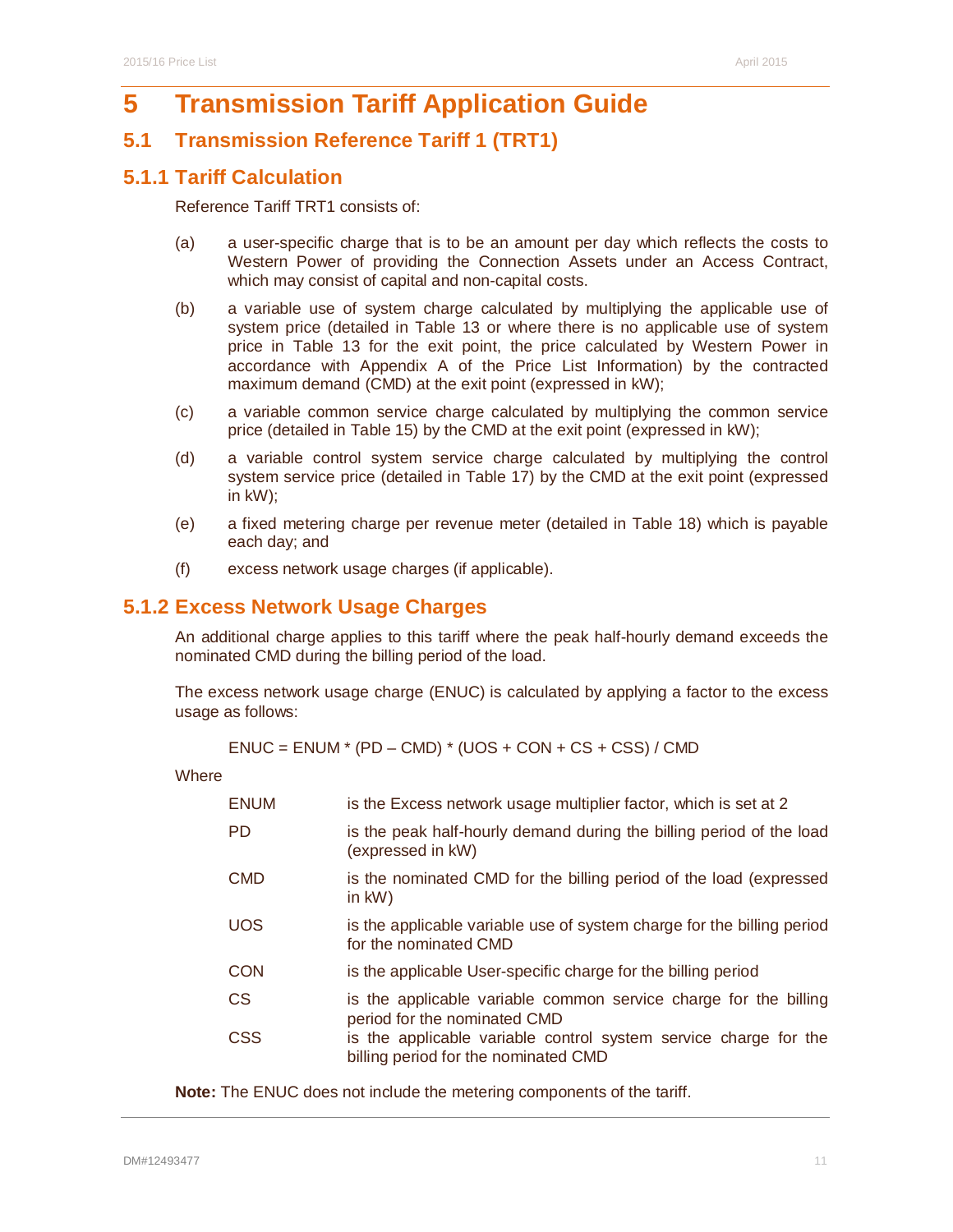# **5.2 Transmission Reference Tariff 2 (TRT2)**

### **5.2.1 Tariff Calculation**

Reference Tariff TRT2 consists of:

- (a) a user-specific charge that is to be an amount per day which reflects the costs to Western Power of providing the Connection Assets under an Access Contract, which may consist of capital and non-capital costs.
- (b) a variable use of system charge calculated by multiplying the applicable use of system price (detailed in Table 14 or where there is no applicable use of system price in Table 14 for the entry point, the price calculated by Western Power in accordance with Appendix A of the Price List Information) by the declared sent-out capacity (DSOC) at the entry point (expressed in kW);
- (c) a variable control system service charge calculated by multiplying the control system service price (detailed in Table 16) by the nameplate output of the generator at the entry point (expressed in kW);
- (d) a fixed metering charge per revenue meter (detailed in Table 18) which is payable each day; and
- (e) excess network usage charges (if applicable).

### **5.2.2 Excess Network Usage Charges**

An additional charge applies to this tariff where the peak half-hourly demand exceeds the nominated DSOC during the billing period except where Western Power deems the export of power in excess of DSOC was required for power system reliability and security purposes.

The excess network usage charge (ENUC) is calculated by applying a factor to the excess usage as follows:

 $ENUC = ENUM * (PD - DSOC) * (UOS + CON + CSS) / DSOC$ 

**Where** 

| <b>ENUM</b> | is the Excess network usage multiplier factor, which is set at 2                                 |  |  |  |  |  |
|-------------|--------------------------------------------------------------------------------------------------|--|--|--|--|--|
| <b>PD</b>   | is the peak half-hourly demand during the billing period (expressed<br>in $kW$ )                 |  |  |  |  |  |
| <b>DSOC</b> | is the nominated DSOC for the billing period (expressed in kW)                                   |  |  |  |  |  |
| <b>UOS</b>  | is the applicable variable use of system charge for the billing period<br>for the nominated DSOC |  |  |  |  |  |
| <b>CON</b>  | is the applicable User-specific charge for the billing period                                    |  |  |  |  |  |
| <b>CSS</b>  | is the applicable variable control system service charge for the<br>billing period               |  |  |  |  |  |

**Note:** The ENUC does not include the metering components of the tariff.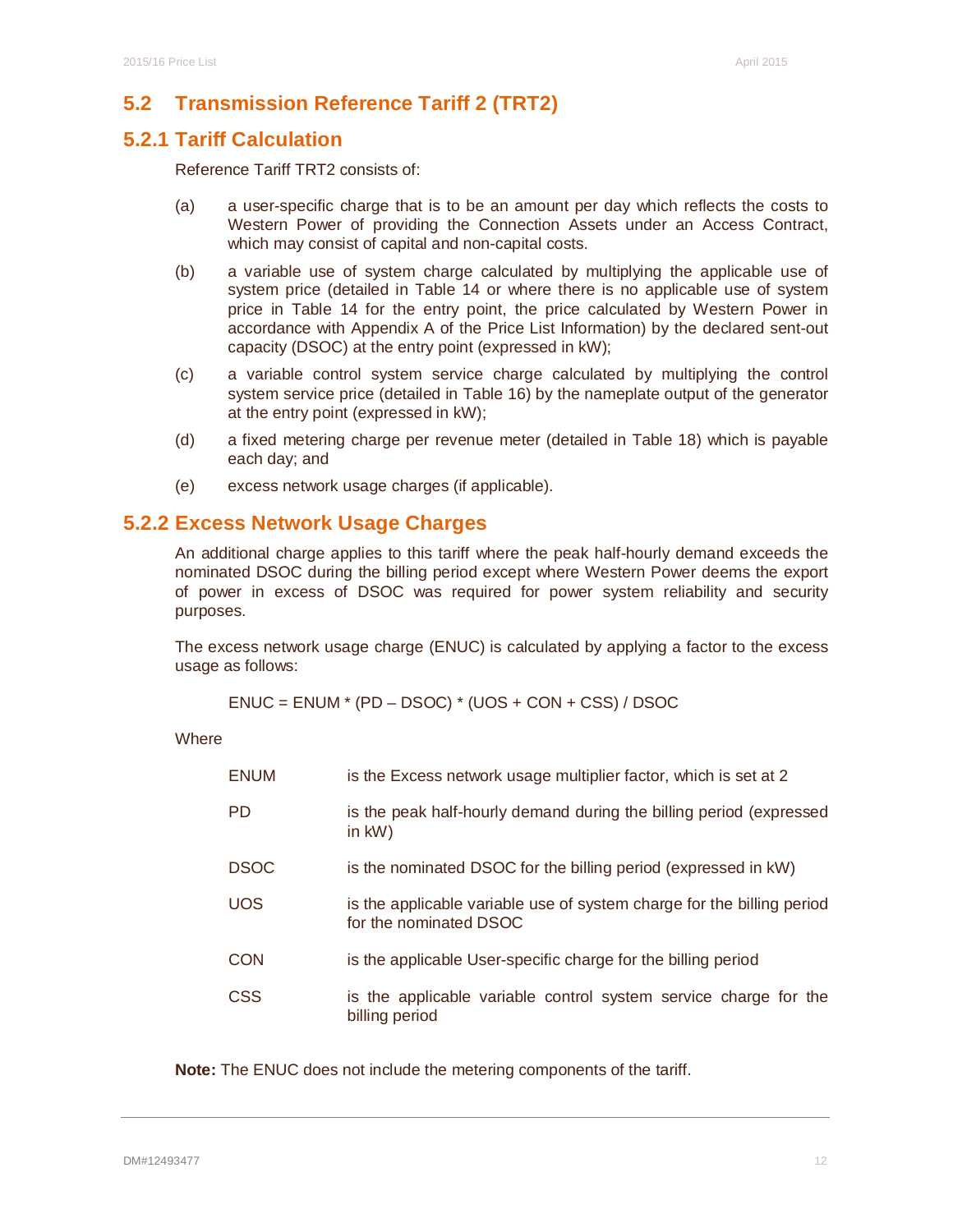# **6 Price Tables**

The tables in the following sections must be used in conjunction with the details in the sections above.

Table 6, Table 13 and Table 14 include a Transmission Node Identity (TNI) to uniquely identify zone substations.

All prices quoted in this Price List are **GST exclusive**.

# **6.1 Prices for energy-based tariffs on the distribution network**

# **6.1.1 Use of system and metering prices**

The prices in the following tables are applicable for reference tariffs **RT1, RT2, RT3, RT4, RT9, RT10, RT13, RT14, RT15** and **RT16.** 

|                                      | <b>Fixed Price</b> | <b>Energy Rates</b>      |                              |                          |
|--------------------------------------|--------------------|--------------------------|------------------------------|--------------------------|
|                                      | c/day              | c/kWh                    | <b>On Peak</b>               | <b>Off Peak</b>          |
|                                      |                    |                          | c/kWh                        | c/kWh                    |
| <b>Reference tariff 1 - RT1</b>      |                    |                          |                              |                          |
| Transmission Use of System           | 0.000              | 1.674                    |                              |                          |
| Distribution Use of System           | 77.459             | 6.384                    | ÷,                           | $\blacksquare$           |
| <b>Bundled Use of System Charges</b> | 77.459             | 8.058                    | ÷,                           | L.                       |
| <b>Metering Charges</b>              | 3.712              | 0.780                    | $\qquad \qquad \blacksquare$ | $\overline{\phantom{0}}$ |
| <b>Reference tariff 2 - RT2</b>      |                    |                          |                              |                          |
| Transmission Use of System           | 0.000              | 1.988                    | $\overline{\phantom{a}}$     | $\blacksquare$           |
| Distribution Use of System           | 142.161            | 8.456                    |                              |                          |
| <b>Bundled Use of System Charges</b> | 142.161            | 10.444                   | $\blacksquare$               | ÷,                       |
| <b>Metering Charges</b>              | 3.712              | 0.780                    | $\overline{\phantom{a}}$     |                          |
| <b>Reference tariff 3 - RT3</b>      |                    |                          |                              |                          |
| Transmission Use of System           | 0.000              |                          | 3.028                        | 0.636                    |
| Distribution Use of System           | 77.459             |                          | 10.360                       | 2.370                    |
| <b>Bundled Use of System Charges</b> | 77.459             | $\overline{\phantom{a}}$ | 13.388                       | 3.006                    |
| <b>Metering Charges</b>              | 3.712              | ٠                        | 0.950                        | 0.950                    |
| <b>Reference tariff 4 - RT4</b>      |                    |                          |                              |                          |
| Transmission Use of System           | 0.000              |                          | 2.984                        | 0.720                    |
| Distribution Use of System           | 273.972            |                          | 11.540                       | 2.569                    |
| <b>Bundled Use of System Charges</b> | 273.972            |                          | 14.524                       | 3.289                    |
| <b>Metering Charges</b>              | 7.424              | $\blacksquare$           | 0.180                        | 0.180                    |
| Reference tariff 9 - RT9             |                    |                          |                              |                          |
| Transmission Use of System           | 0.000              | 1.022                    |                              |                          |
| Distribution Use of System           | 6.979              | 3.228                    | $\blacksquare$               | ÷,                       |
| <b>Bundled Use of System Charges</b> | 6.979              | 4.250                    | $\blacksquare$               | ÷,                       |
| Reference tariff 10 - RT10           |                    |                          |                              |                          |
| Transmission Use of System           | 0.000              | 0.664                    | $\overline{\phantom{a}}$     | ÷,                       |
| Distribution Use of System           | 52.186             | 3.409                    |                              |                          |
| <b>Bundled Use of System Charges</b> | 52.186             | 4.073                    | ÷,                           | L.                       |
| Reference tariff 13 - RT13           |                    |                          |                              |                          |
| Transmission Use of System           | 0.000              | 1.674                    | ÷                            | $\qquad \qquad -$        |
| Distribution Use of System           | 77.459             | 6.384                    | $\overline{\phantom{a}}$     | $\overline{\phantom{a}}$ |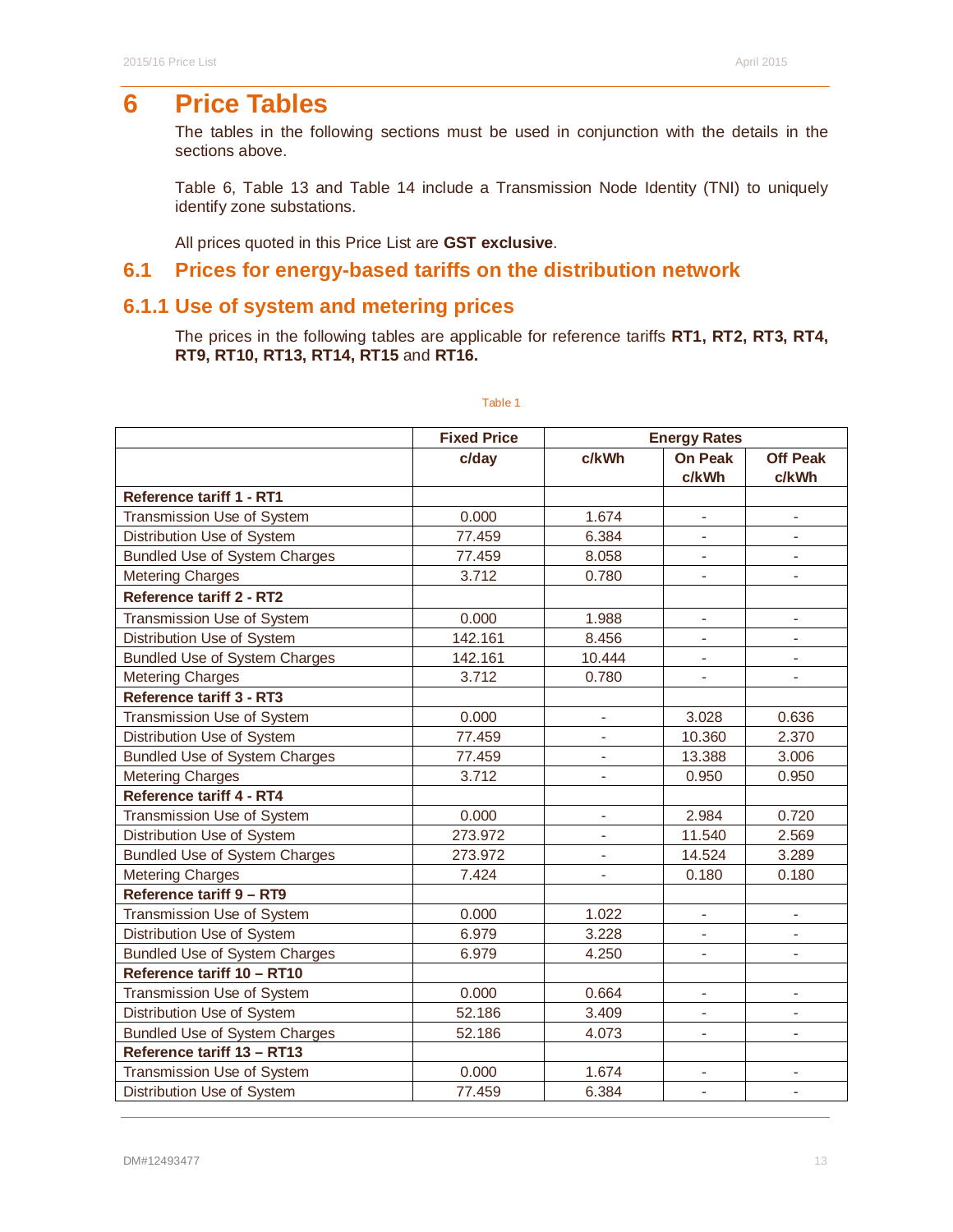| <b>Bundled Use of System Charges</b> | 77.459  | 8.058  |        |       |
|--------------------------------------|---------|--------|--------|-------|
| <b>Metering Charges</b>              | 3.712   | 0.780  |        |       |
| Reference tariff 14 - RT14           |         |        |        |       |
| Transmission Use of System           | 0.000   | 1.988  |        |       |
| Distribution Use of System           | 142.161 | 8.456  | -      |       |
| <b>Bundled Use of System Charges</b> | 142.161 | 10.444 |        |       |
| <b>Metering Charges</b>              | 3.712   | 0.780  |        |       |
| Reference tariff 15 - RT15           |         |        |        |       |
| Transmission Use of System           | 0.000   |        | 3.028  | 0.636 |
| Distribution Use of System           | 77.459  |        | 10.360 | 2.370 |
| <b>Bundled Use of System Charges</b> | 77.459  |        | 13.388 | 3.006 |
| <b>Metering Charges</b>              | 3.712   |        | 0.950  | 0.950 |
| Reference tariff 16 - RT16           |         |        |        |       |
| Transmission Use of System           | 0.000   |        | 2.984  | 0.720 |
| Distribution Use of System           | 273.972 |        | 11.540 | 2.569 |
| <b>Bundled Use of System Charges</b> | 273.972 |        | 14.524 | 3.289 |
| <b>Metering Charges</b>              | 7.424   |        | 0.180  | 0.180 |

# **6.1.2 Streetlight asset prices**

The prices in the following table are applicable for reference tariff **RT9**.

|  | Table 2 – Current light types |  |
|--|-------------------------------|--|
|  |                               |  |

| <b>Light Specification</b> | <b>Daily Charge</b><br>c/day |
|----------------------------|------------------------------|
| 42W CFL SE                 | 28.733                       |
| 42W CFL BH                 | 30.537                       |
| 42W CFL KN                 | 34.412                       |
| 70W MH                     | 50.226                       |
| 70W HPS                    | 24.702                       |
| <b>125W MV</b>             | 29.900                       |
| <b>150W MH</b>             | 58.029                       |
| <b>150W HPS</b>            | 32.495                       |
| <b>250W MH</b>             | 58.029                       |
| <b>250W HPS</b>            | 32.495                       |

### Table 3 – Obsolete light types

| <b>Light Specification</b> | <b>Daily Charge</b><br>c/day |
|----------------------------|------------------------------|
| 50W MV                     | 17.867                       |
| 70W MV                     | 24.048                       |
| 80W MV                     | 24.048                       |
| <b>150W MV</b>             | 29.900                       |
| <b>250W MV</b>             | 39.003                       |
| 400W MV                    | 40.951                       |
| 40W FLU                    | 17.867                       |
| 80W HPS                    | 24.702                       |
| <b>125W HPS</b>            | 32.495                       |
| <b>100W INC</b>            | 17.867                       |
| 80W MH                     | 24.048                       |
| <b>125W MH</b>             | 58.029                       |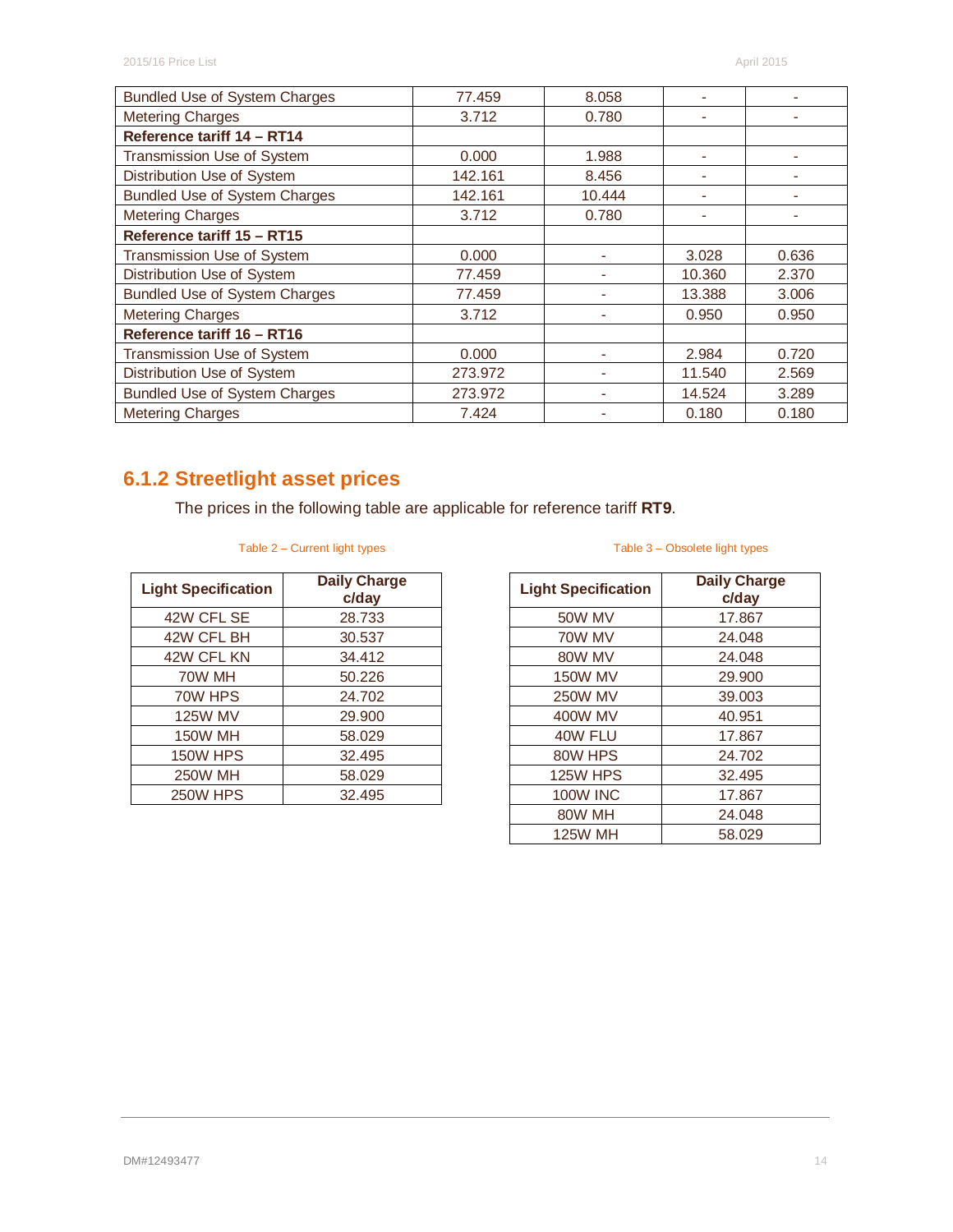# **6.2 Prices for demand-based tariffs on the distribution network (RT5 to RT8 and RT11<sup>1</sup> )**

# **6.2.1 Demand charges**

The prices in the following table are applicable for reference tariff **RT5**.

|                                                            | <b>Transmission</b>   |                                                                           |                       | <b>Distribution</b>                                                | <b>Bundled Tariff</b> |                                                                           |  |
|------------------------------------------------------------|-----------------------|---------------------------------------------------------------------------|-----------------------|--------------------------------------------------------------------|-----------------------|---------------------------------------------------------------------------|--|
| <b>Demand</b><br>(kVA)<br>(Lower to<br>upper<br>threshold) | <b>Fixed</b><br>c/day | <b>Demand</b><br>(in excess of<br><b>lower</b><br>threshold)<br>c/kVA/day | <b>Fixed</b><br>c/day | Demand<br>(in excess of<br><b>lower</b><br>threshold)<br>c/kVA/day | <b>Fixed</b><br>c/day | <b>Demand</b><br>(in excess of<br><b>lower</b><br>threshold)<br>c/kVA/day |  |
| 0 to 300                                                   | 0.000                 | 19.989                                                                    | 176.199               | 55.637                                                             | 176.199               | 75.626                                                                    |  |
| 300 to 1000                                                | 5,996.700             | 14.798                                                                    | 16,867.299            | 39.724                                                             | 22,863.999            | 54.522                                                                    |  |
| 1000 to 1500                                               | 16,355.300            | 8.454                                                                     | 44,674.099            | 17.139                                                             | 61,029.399            | 25.593                                                                    |  |

Table 4

The prices in the following table are applicable for reference tariff **RT6**.

#### Table 5

|                                                            | <b>Transmission</b>   |                                                                           |                       | <b>Distribution</b>                                                       | <b>Bundled Tariff</b> |                                                                           |  |
|------------------------------------------------------------|-----------------------|---------------------------------------------------------------------------|-----------------------|---------------------------------------------------------------------------|-----------------------|---------------------------------------------------------------------------|--|
| <b>Demand</b><br>(kVA)<br>(Lower to<br>upper<br>threshold) | <b>Fixed</b><br>c/day | <b>Demand</b><br>(in excess of<br><b>lower</b><br>threshold)<br>c/kVA/day | <b>Fixed</b><br>c/day | <b>Demand</b><br>(in excess of<br><b>lower</b><br>threshold)<br>c/kVA/day | <b>Fixed</b><br>c/day | <b>Demand</b><br>(in excess of<br><b>lower</b><br>threshold)<br>c/kVA/day |  |
| 0 to 300                                                   | 0.000                 | 19.989                                                                    | 1,005.872             | 57.495                                                                    | 1,005.872             | 77.484                                                                    |  |
| 300 to 1000                                                | 5.996.700             | 14.798                                                                    | 18,254.372            | 43.776                                                                    | 24,251.072            | 58.574                                                                    |  |
| 1000 to 1500                                               | 16,355.300            | 8.454                                                                     | 48,897.572            | 22.260                                                                    | 65,252.872            | 30.714                                                                    |  |

 $\ddot{\phantom{a}}$ 

 $1$  Note that some components of RT11 are in section 6.3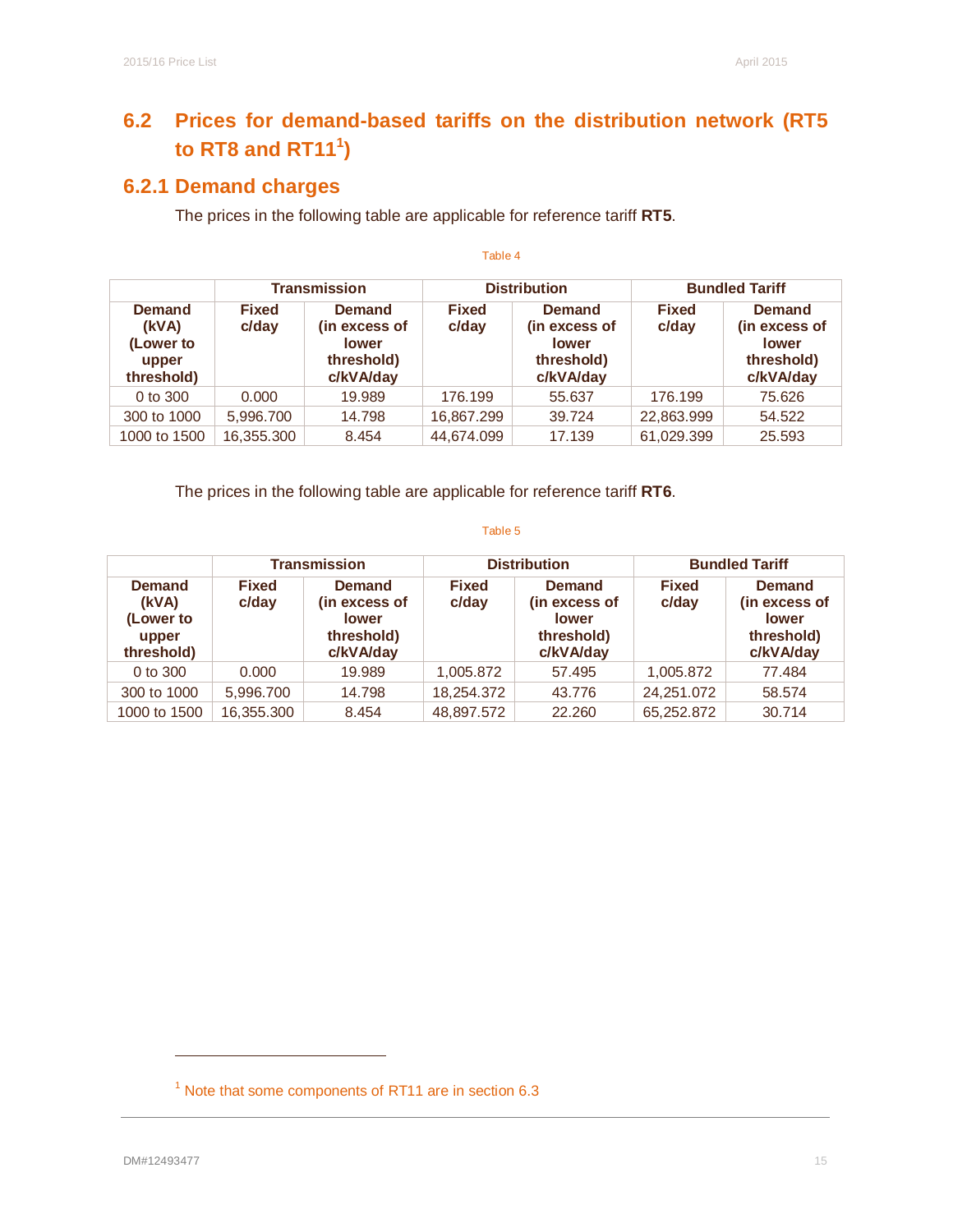# The prices in the following table are applicable for reference tariffs **RT7** and **RT8**.

|                           |             |                          |                                                   | <b>Transmission</b>                                              |                                                |                                                   | <b>Distribution</b>                                               |                                                           |                                                   | <b>Bundled</b>                                                             |                                                |
|---------------------------|-------------|--------------------------|---------------------------------------------------|------------------------------------------------------------------|------------------------------------------------|---------------------------------------------------|-------------------------------------------------------------------|-----------------------------------------------------------|---------------------------------------------------|----------------------------------------------------------------------------|------------------------------------------------|
| Zone<br><b>Substation</b> | TNI         | <b>Pricing Zone</b>      | Fixed charge for first<br>(c per day)<br>1000 kVA | ē<br>Demand charge<br>1000 <kva<7000<br>c/kVA/day)</kva<7000<br> | Demand Charge for kVA<br>(c/kVA/day)<br>> 7000 | Fixed charge for first<br>(c per day)<br>1000 kVA | ĕ<br>Demand charge<br>1000 <kva<7000<br>(c/kVA/day)</kva<7000<br> | Demand Charge for kVA<br>(c/kVA/day)<br>0000 <sup>2</sup> | Fixed charge for first<br>(c per day)<br>1000 kVA | <b>jor</b><br>Demand charge<br>1000 <kva<7000<br>(c/kVA/day)</kva<7000<br> | Demand Charge for KVA<br>(c/kVA/day)<br>> 7000 |
| <b>Cook Street</b>        | <b>WCKT</b> | <b>CBD</b>               | 14,754.098                                        | 15.303                                                           | 15.225                                         | 30,691.280                                        | 10.568                                                            | 13.443                                                    | 45,445.378                                        | 25.871                                                                     | 28.668                                         |
| <b>Forrest Avenue</b>     | <b>WFRT</b> | <b>CBD</b>               | 14,754.098                                        | 15.303                                                           | 15.225                                         | 30,691.280                                        | 10.568                                                            | 13.443                                                    | 45,445.378                                        | 25.871                                                                     | 28.668                                         |
| <b>Hay Street</b>         | <b>WHAY</b> | <b>CBD</b>               | 14,754.098                                        | 15.303                                                           | 15.225                                         | 30,691.280                                        | 10.568                                                            | 13.443                                                    | 45,445.378                                        | 25.871                                                                     | 28.668                                         |
| <b>Milligan Street</b>    | WMIL        | <b>CBD</b>               | 14,754.098                                        | 15.303                                                           | 15.225                                         | 30,691.280                                        | 10.568                                                            | 13.443                                                    | 45,445.378                                        | 25.871                                                                     | 28.668                                         |
| <b>Wellington Street</b>  | <b>WWNT</b> | <b>CBD</b>               | 14,754.098                                        | 15.303                                                           | 15.225                                         | 30,691.280                                        | 10.568                                                            | 13.443                                                    | 45,445.378                                        | 25.871                                                                     | 28.668                                         |
| <b>Black Flag</b>         | <b>WBKF</b> | <b>Goldfields Mining</b> | 14,754.098                                        | 30.189                                                           | 27.984                                         | 30,691.280                                        | 5.595                                                             | 9.180                                                     | 45,445.378                                        | 35.784                                                                     | 37.164                                         |
| <b>Boulder</b>            | <b>WBLD</b> | Goldfields Mining        | 14,754.098                                        | 27.468                                                           | 25.652                                         | 30,691.280                                        | 5.595                                                             | 9.180                                                     | 45,445.378                                        | 33.063                                                                     | 34.832                                         |
| <b>Bounty</b>             | <b>WBNY</b> | <b>Goldfields Mining</b> | 14,754.098                                        | 52.011                                                           | 46.689                                         | 30,691.280                                        | 5.595                                                             | 9.180                                                     | 45,445.378                                        | 57.606                                                                     | 55.869                                         |
| West Kalgoorlie           | <b>WWKT</b> | <b>Goldfields Mining</b> | 14,754.098   24.563                               |                                                                  | 23.162                                         | 30,691.280 5.595                                  |                                                                   | 9.180                                                     | 45,445.378                                        | 30.158                                                                     | 32.342                                         |
| Albany                    | <b>WALB</b> | Mixed                    | 14,754.098                                        | 28.441                                                           | 26.486                                         | 30,691.280                                        | 12.480                                                            | 15.082                                                    | 45,445.378                                        | 40.921                                                                     | 41.568                                         |
| Boddington                | <b>WBOD</b> | Mixed                    | 14,754.098                                        | 14.294                                                           | 14.360                                         | 30,691.280                                        | 12.480                                                            | 15.082                                                    | 45,445.378                                        | 26.774                                                                     | 29.442                                         |
| <b>Bunbury Harbour</b>    | <b>WBUH</b> | Mixed                    | 14,754.098                                        | 13.956                                                           | 14.070                                         | 30,691.280                                        | 12.480                                                            | 15.082                                                    | 45,445.378                                        | 26.436                                                                     | 29.152                                         |
| <b>Busselton</b>          | <b>WBSN</b> | Mixed                    | 14,754.098                                        | 20.766                                                           | 19.907                                         | 30,691.280                                        | 12.480                                                            | 15.082                                                    | 45,445.378                                        | 33.246                                                                     | 34.989                                         |
| <b>Byford</b>             | <b>WBYF</b> | Mixed                    | 14,754.098                                        | 15.085                                                           | 15.038                                         | 30,691.280                                        | 12.480                                                            | 15.082                                                    | 45,445.378                                        | 27.565                                                                     | 30.120                                         |
| Capel                     | <b>WCAP</b> | Mixed                    | 14,754.098                                        | 18.326                                                           | 17.816                                         | 30,691.280                                        | 12.480                                                            | 15.082                                                    | 45,445.378                                        | 30.806                                                                     | 32.898                                         |
| Chapman                   | <b>WCPN</b> | Mixed                    | 14,754.098                                        | 24.834                                                           | 23.394                                         | 30,691.280                                        | 12.480                                                            | 15.082                                                    | 45,445.378                                        | 37.314                                                                     | 38.476                                         |
| Darlington                | <b>WDTN</b> | Mixed                    | 14,754.098                                        | 16.337                                                           | 16.111                                         | 30,691.280                                        | 12.480                                                            | 15.082                                                    | 45,445.378                                        | 28.817                                                                     | 31.193                                         |
| <b>Durlacher Street</b>   | <b>WDUR</b> | Mixed                    | 14,754.098                                        | 22.312                                                           | 21.232                                         | 30,691.280                                        | 12.480                                                            | 15.082                                                    | 45,445.378                                        | 34.792                                                                     | 36.314                                         |
| Eneabba                   | <b>WENB</b> | Mixed                    | 14,754.098                                        | 20.895                                                           | 20.018                                         | 30,691.280                                        | 12.480                                                            | 15.082                                                    | 45,445.378                                        | 33.375                                                                     | 35.100                                         |
| Geraldton                 | <b>WGTN</b> | Mixed                    | 14,754.098                                        | 22.312                                                           | 21.232                                         | 30,691.280                                        | 12.480                                                            | 15.082                                                    | 45,445.378                                        | 34.792                                                                     | 36.314                                         |
| <b>Marriott Road</b>      | <b>WMRR</b> | Mixed                    | 14,754.098                                        | 13.437                                                           | 13.625                                         | 30,691.280                                        | 12.480                                                            | 15.082                                                    | 45,445.378                                        | 25.917                                                                     | 28.707                                         |
| Muchea                    | <b>WMUC</b> | Mixed                    | 14,754.098                                        | 16.839                                                           | 16.541                                         | 30,691.280                                        | 12.480                                                            | 15.082                                                    | 45,445.378                                        | 29.319                                                                     | 31.623                                         |
| Northam                   | <b>WNOR</b> | Mixed                    | 14,754.098                                        | 21.844                                                           | 20.831                                         | 30,691.280                                        | 12.480                                                            | 15.082                                                    | 45,445.378                                        | 34.324                                                                     | 35.913                                         |
| Picton                    | <b>WPIC</b> | Mixed                    | 14,754.098                                        | 15.166                                                           | 15.107                                         | 30,691.280                                        | 12.480                                                            | 15.082                                                    | 45,445.378                                        | 27.646                                                                     | 30.189                                         |
| Rangeway                  | <b>WRAN</b> | Mixed                    | 14,754.098                                        | 23.859                                                           | 22.558                                         | 30,691.280                                        | 12.480                                                            | 15.082                                                    | 45,445.378                                        | 36.339                                                                     | 37.640                                         |
| <b>Sawyers Valley</b>     | <b>WSVY</b> | Mixed                    | 14,754.098   21.090                               |                                                                  | 20.185                                         | 30,691.280                                        | 12.480                                                            | 15.082                                                    | 45,445.378                                        | 33.570                                                                     | 35.267                                         |
| Yanchep                   | <b>WYCP</b> | Mixed                    | 14,754.098   16.148                               |                                                                  | 15.949                                         | 30,691.280   12.480                               |                                                                   | 15.082                                                    | 45,445.378                                        | 28.628                                                                     | 31.031                                         |
| Yilgarn                   | <b>WYLN</b> | Mixed                    | 14,754.098                                        | 26.572                                                           | 24.884                                         | 30,691.280                                        | 12.480                                                            | 15.082                                                    | 45,445.378                                        | 39.052                                                                     | 39.966                                         |
| <b>Baandee</b>            | <b>WBDE</b> | Rural                    | 14,754.098                                        | 29.859                                                           | 27.701                                         | 30,691.280 5.468                                  |                                                                   | 9.071                                                     | 45,445.378                                        | 35.327                                                                     | 36.772                                         |
| Beenup                    | <b>WBNP</b> | Rural                    | 14,754.098 34.611                                 |                                                                  | 31.774                                         | 30,691.280 5.468                                  |                                                                   | 9.071                                                     | 45,445.378                                        | 40.079                                                                     | 40.845                                         |
| Bridgetown                | <b>WBTN</b> | Rural                    | 14,754.098   20.538                               |                                                                  | 19.712                                         | 30,691.280   5.468                                |                                                                   | 9.071                                                     | 45,445.378                                        | 26.006                                                                     | 28.783                                         |
| Carrabin                  | <b>WCAR</b> | Rural                    | 14,754.098 32.815                                 |                                                                  | 30.235                                         | 30,691.280 5.468                                  |                                                                   | 9.071                                                     | 45,445.378                                        | 38.283                                                                     | 39.306                                         |
| Collie                    | <b>WCOE</b> | Rural                    | 14,754.098 24.549                                 |                                                                  | 23.150                                         | 30,691.280 5.468                                  |                                                                   | 9.071                                                     | 45,445.378                                        | 30.017                                                                     | 32.221                                         |
| Coolup                    | <b>WCLP</b> | Rural                    | 14,754.098   27.842                               |                                                                  | 25.972                                         | 30,691.280 5.468                                  |                                                                   | 9.071                                                     | 45,445.378                                        | 33.310                                                                     | 35.043                                         |
| Cunderdin                 | <b>WCUN</b> | Rural                    | 14,754.098   27.476                               |                                                                  | 25.659                                         | 30,691.280 5.468                                  |                                                                   | 9.071                                                     | 45,445.378                                        | 32.944                                                                     | 34.730                                         |
| Katanning                 | <b>WKAT</b> | Rural                    | 14,754.098 25.058                                 |                                                                  | 23.586                                         | 30,691.280 5.468                                  |                                                                   | 9.071                                                     | 45,445.378                                        | 30.526                                                                     | 32.657                                         |
| Kellerberrin              | <b>WKEL</b> | Rural                    | 14,754.098   29.072                               |                                                                  | 27.027                                         | 30,691.280 5.468                                  |                                                                   | 9.071                                                     | 45,445.378                                        | 34.540                                                                     | 36.098                                         |
| Kojonup                   | <b>WKOJ</b> | Rural                    | 14,754.098   17.336                               |                                                                  | 16.967                                         | 30,691.280   5.468                                |                                                                   | 9.071                                                     | 45,445.378                                        | 22.804                                                                     | 26.038                                         |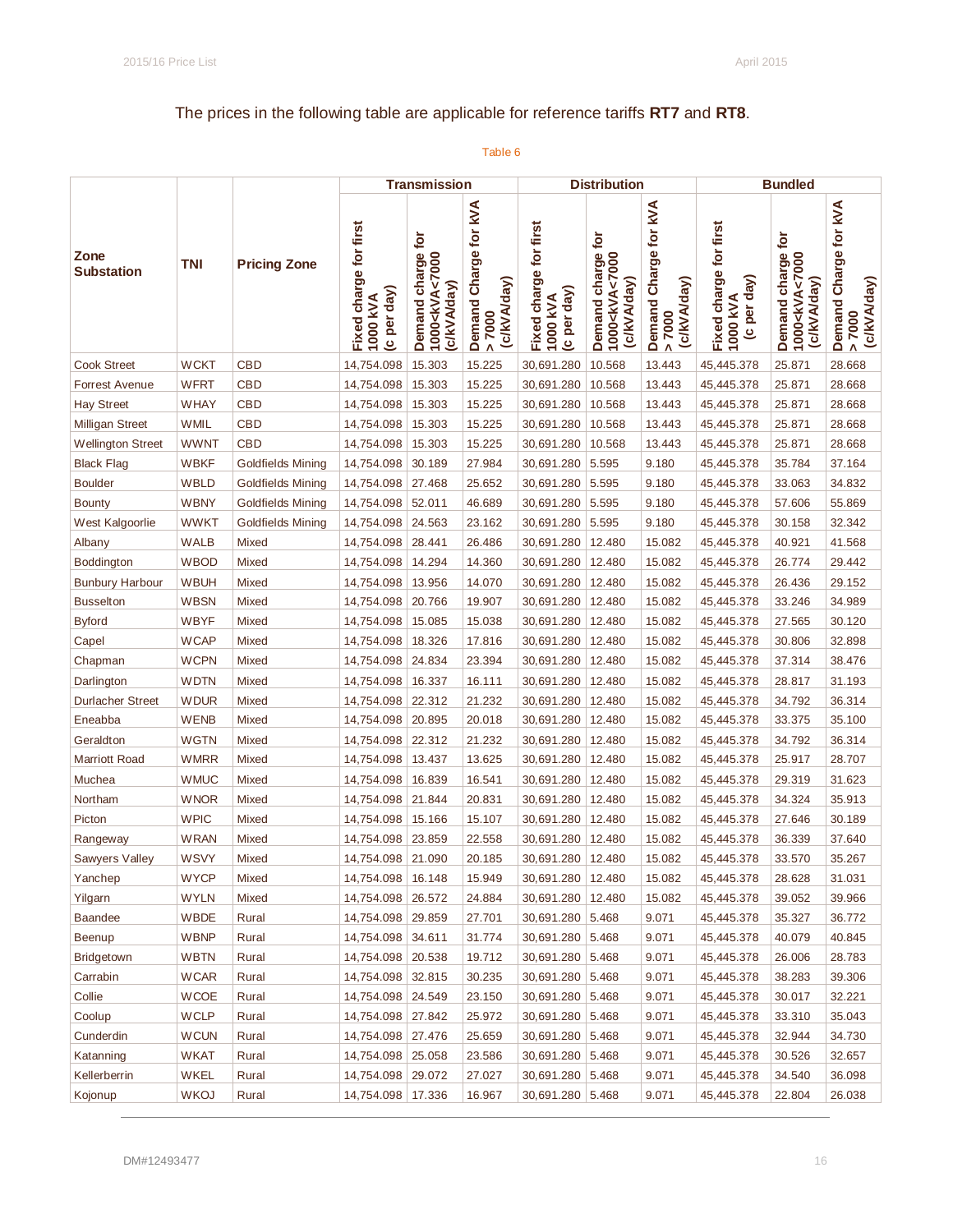|                           |             |                     |                                                   | <b>Transmission</b>                                              |                                                |                                                   | <b>Distribution</b>                                                        |                                                           |                                                   | <b>Bundled</b>                                                   |                                                |
|---------------------------|-------------|---------------------|---------------------------------------------------|------------------------------------------------------------------|------------------------------------------------|---------------------------------------------------|----------------------------------------------------------------------------|-----------------------------------------------------------|---------------------------------------------------|------------------------------------------------------------------|------------------------------------------------|
| Zone<br><b>Substation</b> | TNI         | <b>Pricing Zone</b> | Fixed charge for first<br>(c per day)<br>1000 kVA | Demand charge for<br>1000 <kva<7000<br>(c/kVA/day)</kva<7000<br> | Demand Charge for kVA<br>(c/kVA/day)<br>> 7000 | Fixed charge for first<br>(c per day)<br>1000 kVA | charge for<br>Demand charge<br>1000 <kva<7000<br>(c/kVA/day)</kva<7000<br> | Demand Charge for kVA<br>(c/kVA/day)<br>7000<br>$\Lambda$ | Fixed charge for first<br>(c per day)<br>1000 kVA | Demand charge for<br>1000 <kva<7000<br>(c/kVA/day)</kva<7000<br> | Demand Charge for kVA<br>(c/kVA/day)<br>> 7000 |
| Kondinin                  | <b>WKDN</b> | Rural               | 14,754.098                                        | 18.683                                                           | 18.122                                         | 30,691.280                                        | 5.468                                                                      | 9.071                                                     | 45,445.378                                        | 24.151                                                           | 27.193                                         |
| Manjimup                  | WMJP        | Rural               | 14,754.098                                        | 20.363                                                           | 19.562                                         | 30,691.280                                        | 5.468                                                                      | 9.071                                                     | 45,445.378                                        | 25.831                                                           | 28.633                                         |
| Margaret River            | <b>WMRV</b> | Rural               | 14,754.098                                        | 26.824                                                           | 25.100                                         | 30,691.280                                        | 5.468                                                                      | 9.071                                                     | 45,445.378                                        | 32.292                                                           | 34.171                                         |
| Merredin                  | WMER        | Rural               | 14,754.098                                        | 26.353                                                           | 24.696                                         | 30,691.280                                        | 5.468                                                                      | 9.071                                                     | 45,445.378                                        | 31.821                                                           | 33.767                                         |
| Moora                     | <b>WMOR</b> | Rural               | 14,754.098                                        | 20.593                                                           | 19.759                                         | 30,691.280                                        | 5.468                                                                      | 9.071                                                     | 45,445.378                                        | 26.061                                                           | 28.830                                         |
| <b>Mount Barker</b>       | <b>WMBR</b> | Rural               | 14,754.098                                        | 26.277                                                           | 24.631                                         | 30,691.280                                        | 5.468                                                                      | 9.071                                                     | 45,445.378                                        | 31.745                                                           | 33.702                                         |
| Narrogin                  | <b>WNGN</b> | Rural               | 14,754.098                                        | 29.664                                                           | 27.534                                         | 30,691.280                                        | 5.468                                                                      | 9.071                                                     | 45,445.378                                        | 35.132                                                           | 36.605                                         |
| Pinjarra                  | <b>WPNJ</b> | Rural               | 14,754.098                                        | 14.238                                                           | 14.312                                         | 30,691.280                                        | 5.468                                                                      | 9.071                                                     | 45,445.378                                        | 19.706                                                           | 23.383                                         |
| Regans                    | <b>WRGN</b> | Rural               | 14,754.098                                        | 21.292                                                           | 20.358                                         | 30,691.280                                        | 5.468                                                                      | 9.071                                                     | 45,445.378                                        | 26.760                                                           | 29.429                                         |
| <b>Three Springs</b>      | <b>WTSG</b> | Rural               | 14,754.098                                        | 20.527                                                           | 19.702                                         | 30,691.280                                        | 5.468                                                                      | 9.071                                                     | 45,445.378                                        | 25.995                                                           | 28.773                                         |
| Wagerup                   | <b>WWGP</b> | Rural               | 14,754.098                                        | 13.499                                                           | 13.678                                         | 30,691.280                                        | 5.468                                                                      | 9.071                                                     | 45,445.378                                        | 18.967                                                           | 22.749                                         |
| Wagin                     | <b>WWAG</b> | Rural               | 14,754.098                                        | 25.411                                                           | 23.889                                         | 30,691.280 5.468                                  |                                                                            | 9.071                                                     | 45,445.378                                        | 30.879                                                           | 32.960                                         |
| Wundowie                  | <b>WWUN</b> | Rural               | 14,754.098                                        | 22.443                                                           | 21.345                                         | 30,691.280                                        | 5.468                                                                      | 9.071                                                     | 45,445.378                                        | 27.911                                                           | 30.416                                         |
| Yerbillon                 | WYER        | Rural               | 14,754.098                                        | 31.968                                                           | 29.509                                         | 30,691.280                                        | 5.468                                                                      | 9.071                                                     | 45,445.378                                        | 37.436                                                           | 38.580                                         |
| Amherst                   | <b>WAMT</b> | Urban               | 14,754.098                                        | 15.770                                                           | 15.625                                         | 30,691.280                                        | 2.312                                                                      | 6.366                                                     | 45,445.378                                        | 18.082                                                           | 21.991                                         |
| Arkana                    | <b>WARK</b> | Urban               | 14,754.098                                        | 15.770                                                           | 15.625                                         | 30,691.280 2.312                                  |                                                                            | 6.366                                                     | 45,445.378                                        | 18.082                                                           | 21.991                                         |
| <b>Australian Paper</b>   |             |                     |                                                   |                                                                  |                                                |                                                   |                                                                            |                                                           |                                                   |                                                                  |                                                |
| Mills                     | <b>WAPM</b> | Urban               | 14,754.098                                        | 15.770                                                           | 15.625                                         | 30,691.280                                        | 2.312                                                                      | 6.366                                                     | 45,445.378                                        | 18.082                                                           | 21.991                                         |
| <b>Balcatta</b>           | WBCT        | Urban               | 14,754.098                                        | 15.770                                                           | 15.625                                         | 30,691.280 2.312                                  |                                                                            | 6.366                                                     | 45,445.378                                        | 18.082                                                           | 21.991                                         |
| Beechboro                 | WBCH        | Urban               | 14,754.098                                        | 15.770                                                           | 15.625                                         | 30,691.280 2.312                                  |                                                                            | 6.366                                                     | 45,445.378                                        | 18.082                                                           | 21.991                                         |
| <b>Belmont</b>            | WBEL        | Urban               | 14,754.098                                        | 15.770                                                           | 15.625                                         | 30,691.280 2.312                                  |                                                                            | 6.366                                                     | 45,445.378                                        | 18.082                                                           | 21.991                                         |
| <b>Bentley</b>            | <b>WBTY</b> | Urban               | 14,754.098                                        | 15.770                                                           | 15.625                                         | 30,691.280 2.312                                  |                                                                            | 6.366                                                     | 45,445.378                                        | 18.082                                                           | 21.991                                         |
| <b>Bibra Lake</b>         | <b>WBIB</b> | Urban               | 14,754.098                                        | 15.770                                                           | 15.625                                         | 30,691.280                                        | 2.312                                                                      | 6.366                                                     | 45,445.378                                        | 18.082                                                           | 21.991                                         |
| <b>British Petroleum</b>  | <b>WBPM</b> | Urban               | 14,754.098                                        | 15.770                                                           | 15.625                                         | 30,691.280                                        | 2.312                                                                      | 6.366                                                     | 45,445.378                                        | 18.082                                                           | 21.991                                         |
| <b>Canning Vale</b>       | <b>WCVE</b> | Urban               | 14,754.098                                        | 15.770                                                           | 15.625                                         | 30,691.280                                        | 2.312                                                                      | 6.366                                                     | 45,445.378                                        | 18.082                                                           | 21.991                                         |
| <b>Clarence Street</b>    | <b>WCLN</b> | Urban               | 14,754.098   15.770                               |                                                                  | 15.625                                         | 30,691.280 2.312                                  |                                                                            | 6.366                                                     | 45,445.378                                        | 18.082                                                           | 21.991                                         |
| Clarkson                  | <b>WCKN</b> | Urban               | 14,754.098 15.770                                 |                                                                  | 15.625                                         | 30,691.280 2.312                                  |                                                                            | 6.366                                                     | 45,445.378                                        | 18.082                                                           | 21.991                                         |
| Cockburn Cement           | <b>WCCT</b> | Urban               | 14,754.098   15.770                               |                                                                  | 15.625                                         | 30,691.280 2.312                                  |                                                                            | 6.366                                                     | 45,445.378                                        | 18.082                                                           | 21.991                                         |
| Collier                   | <b>WCOL</b> | Urban               | 14,754.098   15.770                               |                                                                  | 15.625                                         | 30,691.280 2.312                                  |                                                                            | 6.366                                                     | 45,445.378                                        | 18.082                                                           | 21.991                                         |
| Cottesloe                 | <b>WCTE</b> | Urban               | 14,754.098   15.770                               |                                                                  | 15.625                                         | 30,691.280 2.312                                  |                                                                            | 6.366                                                     | 45,445.378                                        | 18.082                                                           | 21.991                                         |
| <b>Edmund Street</b>      | WEDD        | Urban               | 14,754.098   15.770                               |                                                                  | 15.625                                         | 30,691.280 2.312                                  |                                                                            | 6.366                                                     | 45,445.378                                        | 18.082                                                           | 21.991                                         |
| Forrestfield              | <b>WFFD</b> | Urban               | 14,754.098   15.770                               |                                                                  | 15.625                                         | 30,691.280 2.312                                  |                                                                            | 6.366                                                     | 45,445.378                                        | 18.082                                                           | 21.991                                         |
| Gosnells                  | <b>WGNL</b> | Urban               | 14,754.098   15.770                               |                                                                  | 15.625                                         | 30,691.280 2.312                                  |                                                                            | 6.366                                                     | 45,445.378                                        | 18.082                                                           | 21.991                                         |
| Hadfields                 | <b>WHFS</b> | Urban               | 14,754.098   15.770                               |                                                                  | 15.625                                         | 30,691.280 2.312                                  |                                                                            | 6.366                                                     | 45,445.378                                        | 18.082                                                           | 21.991                                         |
| Hazelmere                 | <b>WHZM</b> | Urban               | 14,754.098   15.770                               |                                                                  | 15.625                                         | 30,691.280 2.312                                  |                                                                            | 6.366                                                     | 45,445.378                                        | 18.082                                                           | 21.991                                         |
| <b>Henley Brook</b>       | <b>WHBK</b> | Urban               | 14,754.098   15.770                               |                                                                  | 15.625                                         | 30,691.280 2.312                                  |                                                                            | 6.366                                                     | 45,445.378                                        | 18.082                                                           | 21.991                                         |
| Herdsman Parade           | <b>WHEP</b> | Urban               | 14,754.098   15.770                               |                                                                  | 15.625                                         | 30,691.280 2.312                                  |                                                                            | 6.366                                                     | 45,445.378                                        | 18.082                                                           | 21.991                                         |
| Joel Terrace              | <b>WJTE</b> | Urban               | 14,754.098   15.770                               |                                                                  | 15.625                                         | 30,691.280 2.312                                  |                                                                            | 6.366                                                     | 45,445.378                                        | 18.082                                                           | 21.991                                         |
| Joondalup                 | <b>WJDP</b> | Urban               | 14,754.098   15.770                               |                                                                  | 15.625                                         | 30,691.280 2.312                                  |                                                                            | 6.366                                                     | 45,445.378                                        | 18.082                                                           | 21.991                                         |
| Kalamunda                 | <b>WKDA</b> | Urban               | 14,754.098   15.770                               |                                                                  | 15.625                                         | 30,691.280 2.312                                  |                                                                            | 6.366                                                     | 45,445.378                                        | 18.082                                                           | 21.991                                         |
| Kambalda                  | WKBA        | Urban               | 14,754.098   27.301                               |                                                                  | 25.509                                         | 30,691.280 2.312                                  |                                                                            | 6.366                                                     | 45,445.378                                        | 29.613                                                           | 31.875                                         |
| Kewdale                   | <b>WKDL</b> | Urban               | 14,754.098   15.770                               |                                                                  | 15.625                                         | 30,691.280 2.312                                  |                                                                            | 6.366                                                     | 45,445.378                                        | 18.082                                                           | 21.991                                         |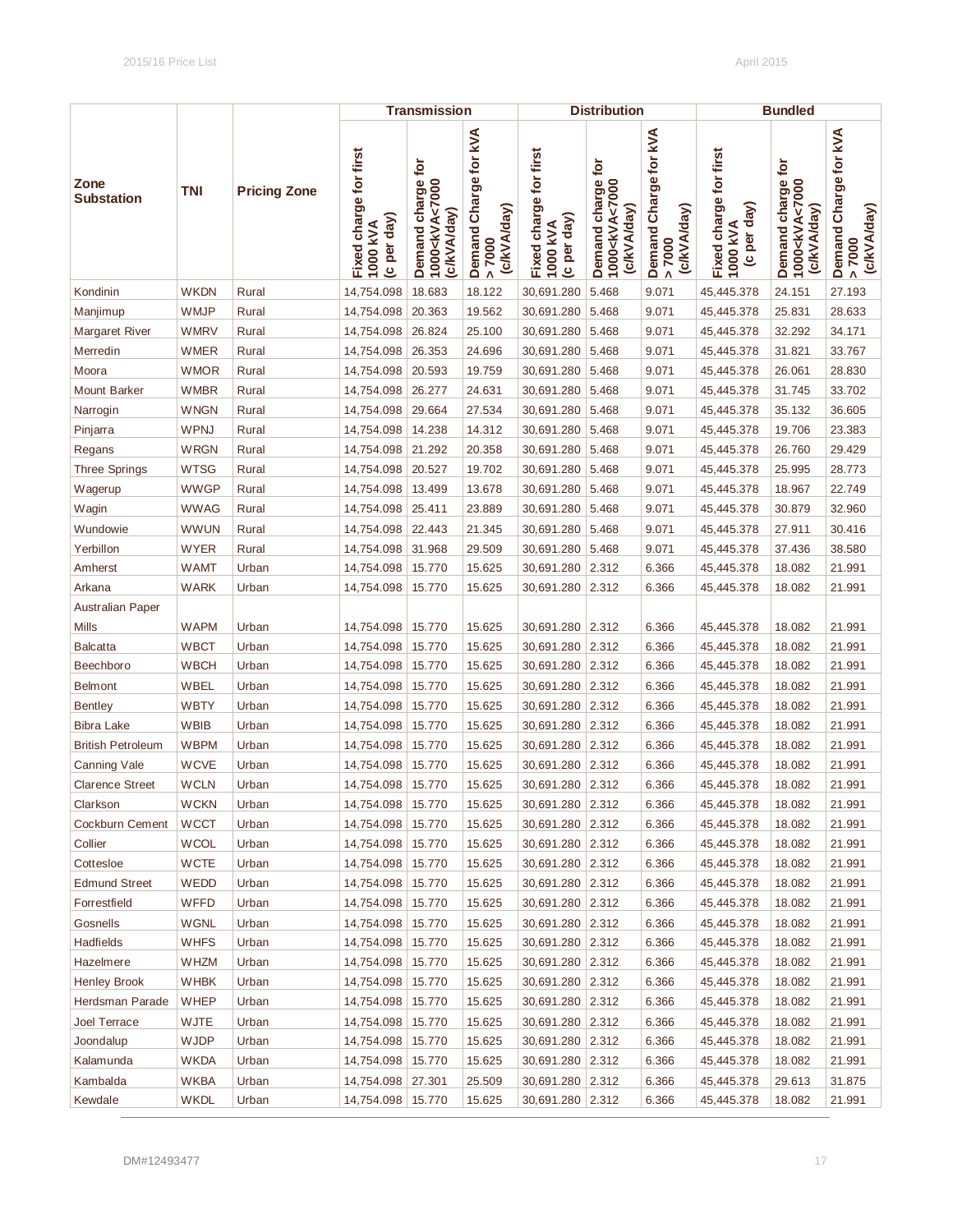|                           |             |                     |                                                   | <b>Transmission</b>                                              |                                                |                                                   | <b>Distribution</b>                                                        |                                              |                                                   | <b>Bundled</b>                                                   |                                                           |
|---------------------------|-------------|---------------------|---------------------------------------------------|------------------------------------------------------------------|------------------------------------------------|---------------------------------------------------|----------------------------------------------------------------------------|----------------------------------------------|---------------------------------------------------|------------------------------------------------------------------|-----------------------------------------------------------|
| Zone<br><b>Substation</b> | <b>TNI</b>  | <b>Pricing Zone</b> | Fixed charge for first<br>(c per day)<br>1000 kVA | Demand charge for<br>1000 <kva<7000<br>(c/kVA/day)</kva<7000<br> | Demand Charge for kVA<br>(c/kVA/day)<br>> 7000 | Fixed charge for first<br>(c per day)<br>1000 kVA | charge for<br>Demand charge<br>1000 <kva<7000<br>(c/kVA/day)</kva<7000<br> | Demand Charge for kVA<br>(c/kVA/day)<br>7000 | Fixed charge for first<br>(c per day)<br>1000 kVA | Demand charge for<br>1000 <kva<7000<br>(c/kVA/day)</kva<7000<br> | Demand Charge for kVA<br>(c/kVA/day)<br>7000<br>$\Lambda$ |
| Landsdale                 | <b>WLDE</b> | Urban               | 14,754.098                                        | 15.770                                                           | 15.625                                         | 30,691.280                                        | 2.312                                                                      | 6.366                                        | 45,445.378                                        | 18.082                                                           | 21.991                                                    |
| Maddington                | <b>WMDN</b> | Urban               | 14,754.098                                        | 15.770                                                           | 15.625                                         | 30,691.280                                        | 2.312                                                                      | 6.366                                        | 45,445.378                                        | 18.082                                                           | 21.991                                                    |
| Malaga                    | <b>WMLG</b> | Urban               | 14,754.098                                        | 15.770                                                           | 15.625                                         | 30,691.280                                        | 2.312                                                                      | 6.366                                        | 45,445.378                                        | 18.082                                                           | 21.991                                                    |
| Mandurah                  | <b>WMHA</b> | Urban               | 14,754.098                                        | 15.770                                                           | 15.625                                         | 30,691.280                                        | 2.312                                                                      | 6.366                                        | 45,445.378                                        | 18.082                                                           | 21.991                                                    |
| <b>Manning Street</b>     | WMAG        | Urban               | 14,754.098                                        | 15.770                                                           | 15.625                                         | 30,691.280                                        | 2.312                                                                      | 6.366                                        | 45,445.378                                        | 18.082                                                           | 21.991                                                    |
| Mason Road                | <b>WMSR</b> | Urban               | 14,754.098                                        | 15.770                                                           | 15.625                                         | 30,691.280                                        | 2.312                                                                      | 6.366                                        | 45,445.378                                        | 18.082                                                           | 21.991                                                    |
| <b>Meadow Springs</b>     | <b>WMSS</b> | Urban               | 14,754.098                                        | 15.770                                                           | 15.625                                         | 30,691.280                                        | 2.312                                                                      | 6.366                                        | 45,445.378                                        | 18.082                                                           | 21.991                                                    |
| <b>Medical Centre</b>     | <b>WMCR</b> | Urban               | 14,754.098                                        | 15.770                                                           | 15.625                                         | 30,691.280                                        | 2.312                                                                      | 6.366                                        | 45,445.378                                        | 18.082                                                           | 21.991                                                    |
| Medina                    | <b>WMED</b> | Urban               | 14,754.098                                        | 15.770                                                           | 15.625                                         | 30,691.280                                        | 2.312                                                                      | 6.366                                        | 45,445.378                                        | 18.082                                                           | 21.991                                                    |
| <b>Midland Junction</b>   | WMJX        | Urban               | 14,754.098                                        | 15.770                                                           | 15.625                                         | 30,691.280                                        | 2.312                                                                      | 6.366                                        | 45,445.378                                        | 18.082                                                           | 21.991                                                    |
| Morley                    | <b>WMOY</b> | Urban               | 14,754.098                                        | 15.770                                                           | 15.625                                         | 30,691.280 2.312                                  |                                                                            | 6.366                                        | 45,445.378                                        | 18.082                                                           | 21.991                                                    |
| Mullaloo                  | <b>WMUL</b> | Urban               | 14,754.098                                        | 15.770                                                           | 15.625                                         | 30,691.280 2.312                                  |                                                                            | 6.366                                        | 45,445.378                                        | 18.082                                                           | 21.991                                                    |
| Mundaring Weir            | <b>WMWR</b> | Urban               | 14,754.098                                        | 15.770                                                           | 15.625                                         | 30,691.280                                        | 2.312                                                                      | 6.366                                        | 45,445.378                                        | 18.082                                                           | 21.991                                                    |
| Munday                    | WMDY        | Urban               | 14,754.098                                        | 15.770                                                           | 15.625                                         | 30,691.280                                        | 2.312                                                                      | 6.366                                        | 45,445.378                                        | 18.082                                                           | 21.991                                                    |
| Murdoch                   | <b>WMUR</b> | Urban               | 14,754.098                                        | 15.770                                                           | 15.625                                         | 30,691.280                                        | 2.312                                                                      | 6.366                                        | 45,445.378                                        | 18.082                                                           | 21.991                                                    |
| Myaree                    | WMYR        | Urban               | 14,754.098                                        | 15.770                                                           | 15.625                                         | 30,691.280                                        | 2.312                                                                      | 6.366                                        | 45,445.378                                        | 18.082                                                           | 21.991                                                    |
| Nedlands                  | <b>WNED</b> | Urban               | 14,754.098                                        | 15.770                                                           | 15.625                                         | 30,691.280                                        | 2.312                                                                      | 6.366                                        | 45,445.378                                        | 18.082                                                           | 21.991                                                    |
| North Beach               | <b>WNBH</b> | Urban               | 14,754.098                                        | 15.770                                                           | 15.625                                         | 30,691.280                                        | 2.312                                                                      | 6.366                                        | 45,445.378                                        | 18.082                                                           | 21.991                                                    |
| North Fremantle           | WNFL        | Urban               | 14,754.098                                        | 15.770                                                           | 15.625                                         | 30,691.280 2.312                                  |                                                                            | 6.366                                        | 45,445.378                                        | 18.082                                                           | 21.991                                                    |
| North Perth               | <b>WNPH</b> | Urban               | 14,754.098                                        | 15.770                                                           | 15.625                                         | 30,691.280 2.312                                  |                                                                            | 6.366                                        | 45,445.378                                        | 18.082                                                           | 21.991                                                    |
| O'Connor                  | <b>WOCN</b> | Urban               | 14,754.098                                        | 15.770                                                           | 15.625                                         | 30,691.280                                        | 2.312                                                                      | 6.366                                        | 45,445.378                                        | 18.082                                                           | 21.991                                                    |
| Osborne Park              | <b>WOPK</b> | Urban               | 14,754.098                                        | 15.770                                                           | 15.625                                         | 30,691.280                                        | 2.312                                                                      | 6.366                                        | 45,445.378                                        | 18.082                                                           | 21.991                                                    |
| Padbury                   | <b>WPBY</b> | Urban               | 14,754.098                                        | 15.770                                                           | 15.625                                         | 30,691.280                                        | 2.312                                                                      | 6.366                                        | 45,445.378                                        | 18.082                                                           | 21.991                                                    |
| Piccadilly                | <b>WPCY</b> | Urban               | 14,754.098                                        | 25.714                                                           | 24.148                                         | 30,691.280                                        | 2.312                                                                      | 6.366                                        | 45,445.378                                        | 28.026                                                           | 30.514                                                    |
| Riverton                  | <b>WRTN</b> | Urban               | 14,754.098                                        | 15.770                                                           | 15.625                                         | 30,691.280                                        | 2.312                                                                      | 6.366                                        | 45,445.378                                        | 18.082                                                           | 21.991                                                    |
| Rivervale                 | <b>WRVE</b> | Urban               | 14,754.098                                        | 15.770                                                           | 15.625                                         | 30,691.280                                        | 2.312                                                                      | 6.366                                        | 45,445.378                                        | 18.082                                                           | 21.991                                                    |
| Rockingham                | WROH        | Urban               | 14,754.098   15.770                               |                                                                  | 15.625                                         | 30,691.280 2.312                                  |                                                                            | 6.366                                        | 45,445.378                                        | 18.082                                                           | 21.991                                                    |
| <b>Shenton Park</b>       | <b>WSPA</b> | Urban               | 14,754.098   15.770                               |                                                                  | 15.625                                         | 30,691.280 2.312                                  |                                                                            | 6.366                                        | 45,445.378                                        | 18.082                                                           | 21.991                                                    |
| Sth Ftle Power            |             |                     |                                                   |                                                                  |                                                |                                                   |                                                                            |                                              |                                                   |                                                                  |                                                           |
| Station                   | <b>WSFT</b> | Urban               | 14,754.098   15.770                               |                                                                  | 15.625                                         | 30,691.280 2.312                                  |                                                                            | 6.366                                        | 45,445.378                                        | 18.082                                                           | 21.991                                                    |
| Southern River            | <b>WSNR</b> | Urban               | 14,754.098                                        | 15.770                                                           | 15.625                                         | 30,691.280 2.312                                  |                                                                            | 6.366                                        | 45,445.378                                        | 18.082                                                           | 21.991                                                    |
| <b>Tate Street</b>        | WTTS        | Urban               | 14,754.098   15.770                               |                                                                  | 15.625                                         | 30,691.280 2.312                                  |                                                                            | 6.366                                        | 45,445.378                                        | 18.082                                                           | 21.991                                                    |
| University                | <b>WUNI</b> | Urban               | 14,754.098   15.770                               |                                                                  | 15.625                                         | 30,691.280 2.312                                  |                                                                            | 6.366                                        | 45,445.378                                        | 18.082                                                           | 21.991                                                    |
| Victoria Park             | <b>WVPA</b> | Urban               | 14,754.098   15.770                               |                                                                  | 15.625                                         | 30,691.280 2.312                                  |                                                                            | 6.366                                        | 45,445.378                                        | 18.082                                                           | 21.991                                                    |
| Waikiki                   | <b>WWAI</b> | Urban               | 14,754.098   15.770                               |                                                                  | 15.625                                         | 30,691.280 2.312                                  |                                                                            | 6.366                                        | 45,445.378                                        | 18.082                                                           | 21.991                                                    |
| Wangara                   | <b>WWGA</b> | Urban               | 14,754.098   15.770                               |                                                                  | 15.625                                         | 30,691.280 2.312                                  |                                                                            | 6.366                                        | 45,445.378                                        | 18.082                                                           | 21.991                                                    |
| Wanneroo                  | <b>WWNO</b> | Urban               | 14,754.098   15.770                               |                                                                  | 15.625                                         | 30,691.280 2.312                                  |                                                                            | 6.366                                        | 45,445.378                                        | 18.082                                                           | 21.991                                                    |
| Welshpool                 | <b>WWEL</b> | Urban               | 14,754.098   15.770                               |                                                                  | 15.625                                         | 30,691.280 2.312                                  |                                                                            | 6.366                                        | 45,445.378                                        | 18.082                                                           | 21.991                                                    |
| <b>Wembley Downs</b>      | <b>WWDN</b> | Urban               | 14,754.098   15.770                               |                                                                  | 15.625                                         | 30,691.280 2.312                                  |                                                                            | 6.366                                        | 45,445.378                                        | 18.082                                                           | 21.991                                                    |
| Willetton                 | <b>WWLN</b> | Urban               | 14,754.098   15.770                               |                                                                  | 15.625                                         | 30,691.280 2.312                                  |                                                                            | 6.366                                        | 45,445.378                                        | 18.082                                                           | 21.991                                                    |
| Yokine                    | <b>WYKE</b> | Urban               | 14,754.098   15.770                               |                                                                  | 15.625                                         | 30,691.280 2.312                                  |                                                                            | 6.366                                        | 45,445.378                                        | 18.082                                                           | 21.991                                                    |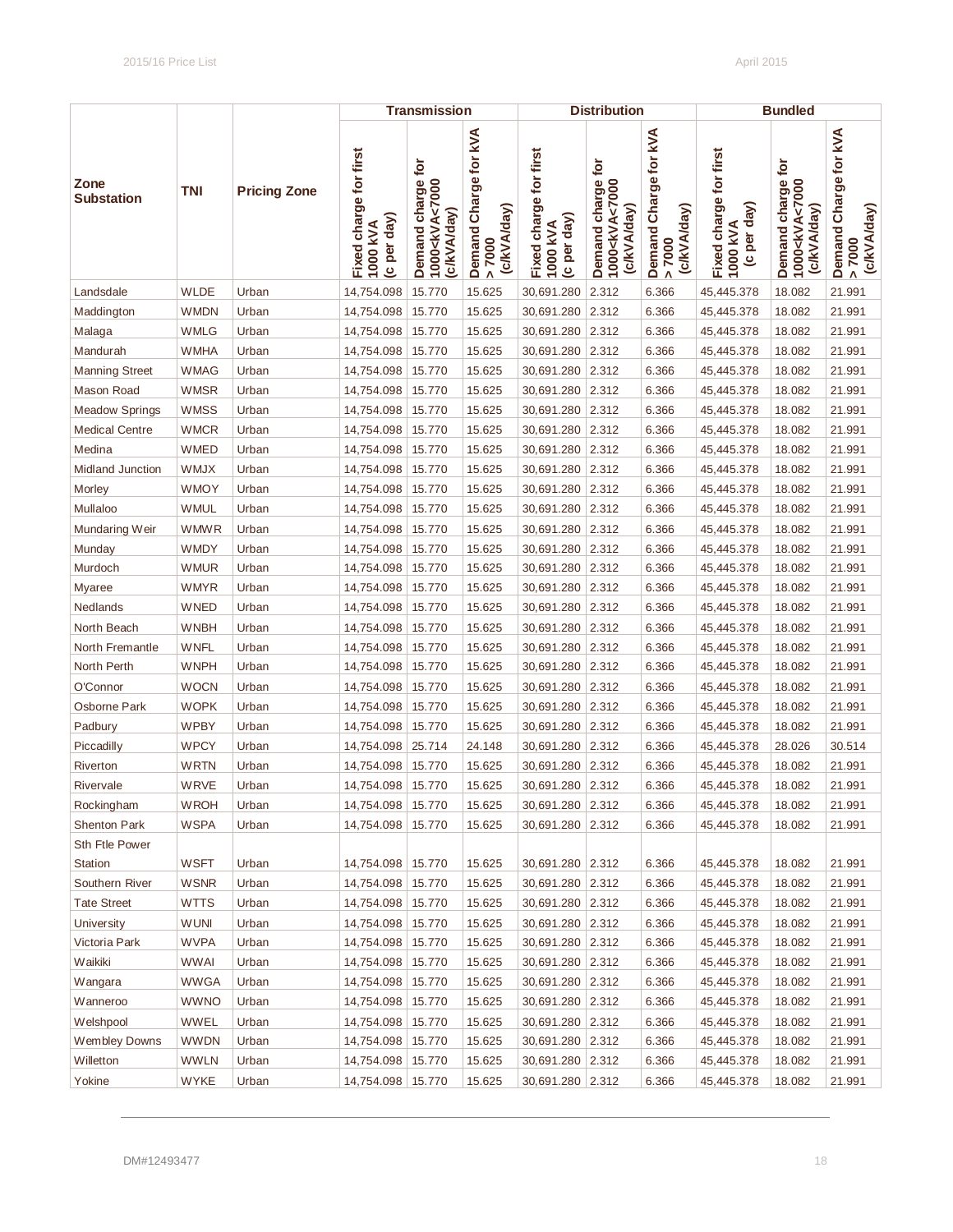# **6.2.2 Demand length charges**

The prices in the following table are applicable for reference tariffs **RT5, RT6, RT7, RT8**  and **RT11** and the CMD/DSOC is between 1,000 and 7,000 kVA.

#### Table 7

|                     | <b>Demand-Length Charge</b>                               |                                                                  |  |  |  |  |  |  |  |
|---------------------|-----------------------------------------------------------|------------------------------------------------------------------|--|--|--|--|--|--|--|
| <b>Pricing Zone</b> | For kVA >1000 and first<br>10 km length<br>(c/kVA.km/day) | For kVA >1000 and<br>length in excess of 10 km<br>(c/kVA.km/day) |  |  |  |  |  |  |  |
| <b>CBD</b>          | 0.000                                                     | 0.000                                                            |  |  |  |  |  |  |  |
| Urban               | 1.498                                                     | 1.049                                                            |  |  |  |  |  |  |  |
| Mining              | 0.319                                                     | 0.223                                                            |  |  |  |  |  |  |  |
| Mixed               | 0.701                                                     | 0.491                                                            |  |  |  |  |  |  |  |
| Rural               | 0.446                                                     | 0.312                                                            |  |  |  |  |  |  |  |

The prices in the following table are applicable for reference tariffs **RT7, RT8** and **RT11** and the CMD/DSOC is at least 7,000 kVA.

#### Table 8

|                     | Demand-Length Charge                                                                        |       |  |  |
|---------------------|---------------------------------------------------------------------------------------------|-------|--|--|
| <b>Pricing Zone</b> | For length in excess of 10 km<br>For first 10 km length<br>(c/kVA.km/day)<br>(c/kVA.km/day) |       |  |  |
| <b>CBD</b>          | 0.000                                                                                       | 0.000 |  |  |
| Urban               | 1.284                                                                                       | 0.899 |  |  |
| Mining              | 0.273                                                                                       | 0.191 |  |  |
| Mixed               | 0.601                                                                                       | 0.421 |  |  |
| Rural               | 0.383                                                                                       | 0.268 |  |  |

# **6.2.3 Metering prices**

The prices in the following table are applicable for reference tariffs **RT5, RT6, RT7, RT8**  and **RT11**.

| <b>Metering Equipment Funding</b> | <b>Voltage</b>      | c/revenue meter/day |
|-----------------------------------|---------------------|---------------------|
|                                   | <b>High Voltage</b> |                     |
| Western Power funded              | (6.6 kV or higher)  | 1104.027            |
|                                   | Low voltage         |                     |
|                                   | (415 volts or less) | 198.936             |
|                                   | <b>High Voltage</b> |                     |
| Customer funded                   | (6.6 kV or higher)  | 527.459             |
|                                   | Low Voltage         |                     |
|                                   | (415 volts or less) | 95.044              |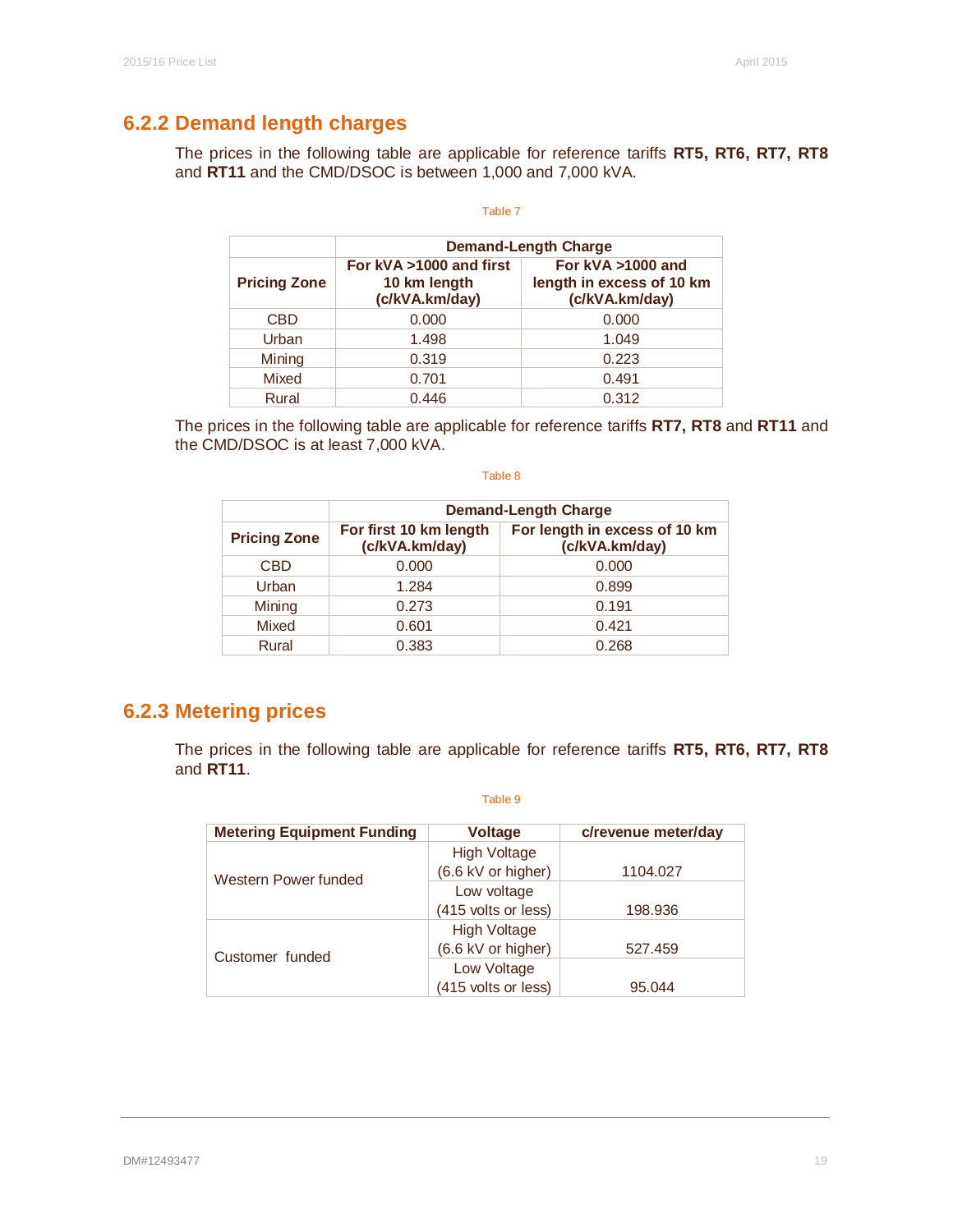# **6.2.4 Administration charges**

The prices in the following table are applicable for reference tariffs **RT7** and **RT8**.

| Table 10    |                         |  |
|-------------|-------------------------|--|
| <b>CMD</b>  | <b>Price</b><br>(c/day) |  |
| >=7,000 kVA | 8,011.000               |  |
| <7,000 kVA  | 4,601.000               |  |

# **6.2.5 LV Prices**

The prices in the following table are applicable for reference tariff **RT8**.

| Table 11 |                         |  |
|----------|-------------------------|--|
| Category | <b>Price</b><br>(c/day) |  |
| Fixed    | 969.150                 |  |
| Demand   | 9.293/kVA               |  |

# **6.2.6 Connection Price**

The prices in the following table are applicable for reference tariff **RT11**.

Table 12

|                         | <b>Connection Price</b><br>(c/kW/day) |
|-------------------------|---------------------------------------|
| <b>Connection Price</b> | 1.420                                 |

# **6.3 Transmission prices**

# **6.3.1 Use of system prices**

The prices in the following table are applicable for reference tariff **TRT1**.

| <b>Substation</b>                 | <b>TNI</b>  | <b>Use of System Price</b><br>(c/kW/day) |  |
|-----------------------------------|-------------|------------------------------------------|--|
| Albany                            | <b>WALB</b> | 15.802                                   |  |
| Alcoa Pinjarra                    | <b>WAPJ</b> | 5.005                                    |  |
| Amherst                           | <b>WAMT</b> | 3.761                                    |  |
| Arkana                            | <b>WARK</b> | 4.801                                    |  |
| <b>Australian Fused Materials</b> | <b>WAFM</b> | 3.118                                    |  |
| <b>Australian Paper Mills</b>     | <b>WAPM</b> | 5.429                                    |  |
| Baandee (WC)                      | <b>WBDE</b> | 16.938                                   |  |
| <b>Balcatta</b>                   | <b>WBCT</b> | 4.919                                    |  |
| <b>Beckenham</b>                  | <b>WBEC</b> | 13.094                                   |  |
| <b>Beechboro</b>                  | <b>WBCH</b> | 4.369                                    |  |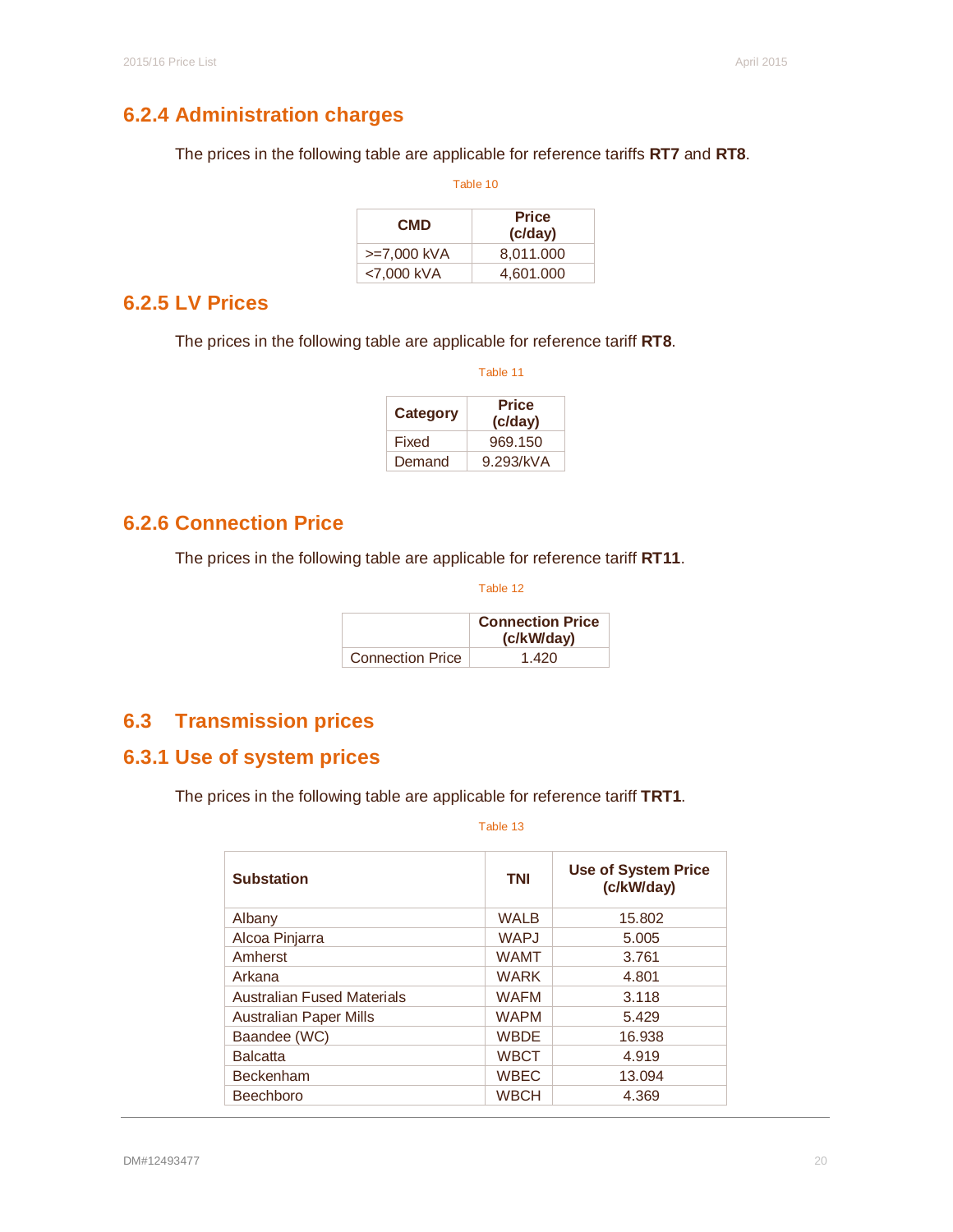| <b>Substation</b>                   | <b>TNI</b>                 | <b>Use of System Price</b><br>(c/kW/day) |
|-------------------------------------|----------------------------|------------------------------------------|
| Beenup                              | <b>WBNP</b>                | 21.165                                   |
| <b>Belmont</b>                      | <b>WBEL</b>                | 4.116                                    |
| <b>Bentley</b>                      | <b>WBTY</b>                | 5.561                                    |
| <b>Bibra Lake</b>                   | <b>WBIB</b>                | 3.865                                    |
| <b>Binningup Desalination Plant</b> | <b>WBDP</b>                | 2.986                                    |
| <b>Black Flag</b>                   | <b>WBKF</b>                | 17.685                                   |
| <b>Boddington Gold Mine</b>         | <b>WBGM</b>                | 3.238                                    |
| Boddington                          | <b>WBOD</b>                | 3.157                                    |
| <b>Boulder</b>                      | <b>WBLD</b>                | 15.227                                   |
| <b>Bounty</b>                       | <b>WBNY</b>                | 37.405                                   |
| Bridgetown                          | <b>WBTN</b>                | 8.644                                    |
| <b>British Petroleum</b>            | <b>WBPM</b>                | 6.683                                    |
| <b>Broken Hill Kwinana</b>          | <b>WBHK</b>                | 5.216                                    |
| <b>Bunbury Harbour</b>              | <b>WBUH</b>                | 2.854                                    |
| <b>Busselton</b>                    | <b>WBSN</b>                | 8.941                                    |
| <b>Byford</b>                       | <b>WBYF</b>                | 3.863                                    |
| <b>Canning Vale</b>                 | <b>WCVE</b>                | 3.956                                    |
| Capel                               | <b>WCAP</b>                | 6.761                                    |
| Carrabin                            | <b>WCAR</b>                | 19.569                                   |
| <b>Cataby Kerr McGee</b>            | <b>WKMC</b>                | 8.062                                    |
| Chapman                             | <b>WCPN</b>                | 12.577                                   |
| <b>Clarence Street</b>              | <b>WCLN</b>                | 7.259                                    |
| Clarkson                            | <b>WCKN</b>                | 4.901                                    |
| <b>Cockburn Cement</b>              | <b>WCCT</b>                | 2.817                                    |
|                                     |                            |                                          |
| <b>Cockburn Cement Ltd</b>          | <b>WCCL</b>                | 3.024                                    |
| Collie<br>Collier                   | <b>WCOE</b><br><b>WCOL</b> | 12.213                                   |
|                                     |                            | 7.225                                    |
| <b>Cook Street</b>                  | <b>WCKT</b>                | 4.655                                    |
| Coolup<br>Cottesloe                 | <b>WCLP</b>                | 15.143                                   |
| Cunderdin                           | <b>WCTE</b>                | 5.631                                    |
|                                     | <b>WCUN</b>                | 14.818                                   |
| Darlington                          | <b>WDTN</b>                | 4.983                                    |
| Edgewater                           | WEDG                       | 4.316                                    |
| <b>Edmund Street</b>                | WEDD                       | 4.96                                     |
| Eneabba                             | <b>WENB</b>                | 9.057                                    |
| <b>Forrest Ave</b>                  | <b>WFRT</b>                | 7.269                                    |
| Forrestfield                        | <b>WFFD</b>                | 5.102                                    |
| Geraldton                           | <b>WGTN</b>                | 10.323                                   |
| <b>Glen Iris</b>                    | <b>WGNI</b>                | 3.368                                    |
| <b>Golden Grove</b>                 | <b>WGGV</b>                | 27.056                                   |
| Gosnells                            | <b>WGNL</b>                | 4.306                                    |
| Hadfields                           | <b>WHFS</b>                | 4.961                                    |
| <b>Hay Street</b>                   | <b>WHAY</b>                | 5.331                                    |
| Hazelmere                           | <b>WHZM</b>                | 3.826                                    |
| <b>Henley Brook</b>                 | <b>WHBK</b>                | 4.451                                    |
| Herdsman Parade                     | <b>WHEP</b>                | 8.36                                     |
| <b>Joel Terrace</b>                 | <b>WJTE</b>                | 7.587                                    |
| Joondalup                           | <b>WJDP</b>                | 4.625                                    |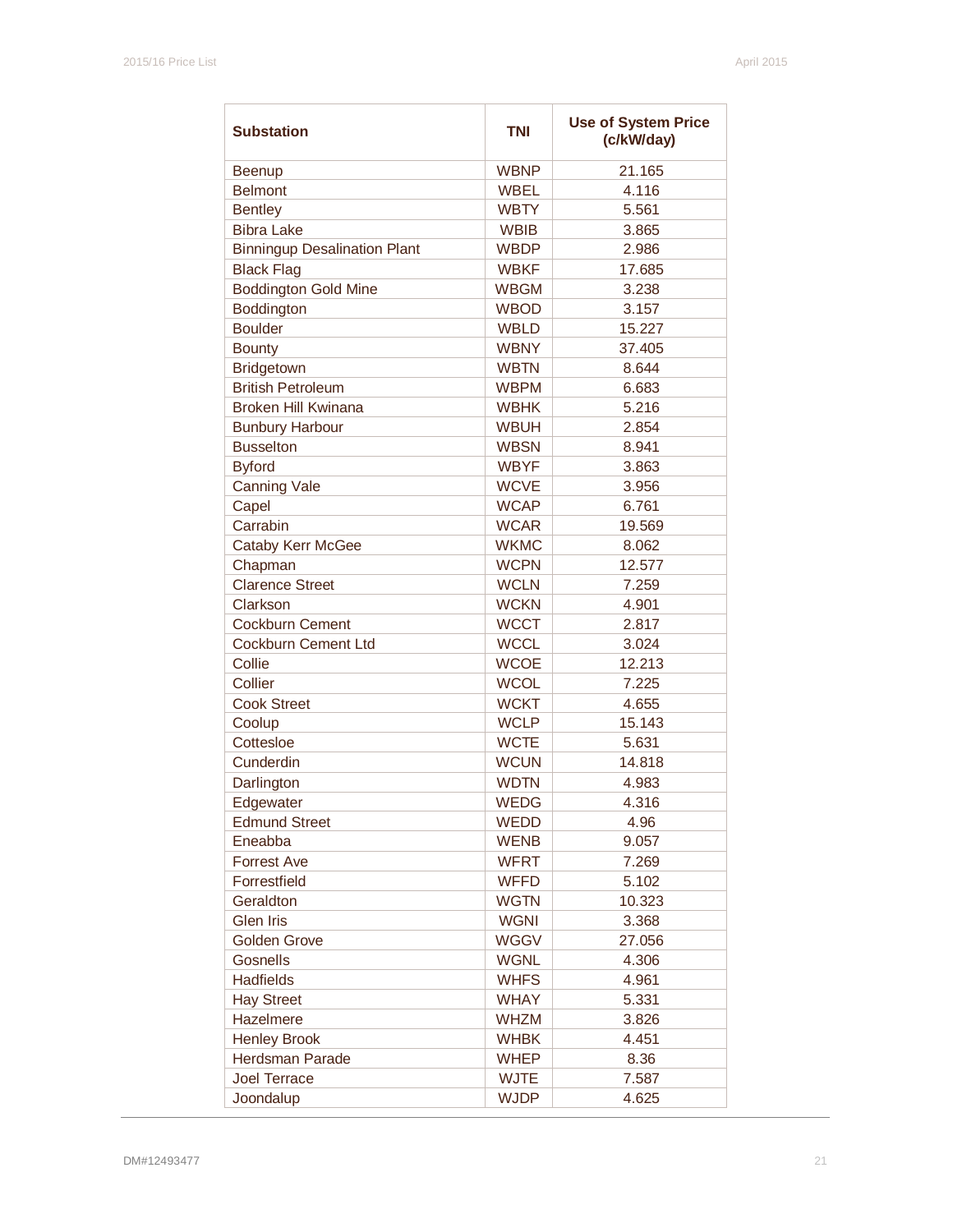| <b>Substation</b>                     | <b>TNI</b>  | <b>Use of System Price</b><br>(c/kW/day) |
|---------------------------------------|-------------|------------------------------------------|
| Kalamunda                             | <b>WKDA</b> | 5.212                                    |
| Katanning                             | <b>WKAT</b> | 12.666                                   |
| Kellerberrin                          | <b>WKEL</b> | 16.239                                   |
| Kewdale                               | <b>WKDL</b> | 3.808                                    |
| Kojonup                               | <b>WKOJ</b> | 5.795                                    |
| Kondinin                              | <b>WKDN</b> | 6.994                                    |
| Kwinana Alcoa                         | <b>WAKW</b> | 1.265                                    |
| <b>Kwinana Desalination Plant</b>     | <b>WKDP</b> | 3.291                                    |
| <b>Kwinana PWS</b>                    | <b>WKPS</b> | 2.404                                    |
| Landsdale                             | <b>WLDE</b> | 4.449                                    |
| Maddington                            | <b>WMDN</b> | 3.997                                    |
| Malaga                                | <b>WMLG</b> | 3.798                                    |
| Mandurah                              | <b>WMHA</b> | 3.645                                    |
| Manjimup                              | <b>WMJP</b> | 8.489                                    |
| <b>Manning Street</b>                 | <b>WMAG</b> | 5.525                                    |
| <b>Margaret River</b>                 | <b>WMRV</b> | 14.237                                   |
| Marriott Road Barrack Silicon Smelter | <b>WBSI</b> | 2.73                                     |
| <b>Marriott Road</b>                  | <b>WMRR</b> | 2.391                                    |
| <b>Mason Road</b>                     | <b>WMSR</b> | 1.908                                    |
| <b>Mason Road CSBP</b>                | <b>WCBP</b> | 3.224                                    |
| Mason Road Kerr McGee                 | <b>WKMK</b> | 1.953                                    |
| <b>Meadow Springs</b>                 | <b>WMSS</b> | 3.701                                    |
| <b>Medical Centre</b>                 | <b>WMCR</b> | 6.54                                     |
| Medina                                | <b>WMED</b> | 2.881                                    |
| Merredin 66kV                         | <b>WMER</b> | 13.819                                   |
| <b>Midland Junction</b>               | <b>WMJX</b> | 4.65                                     |
| <b>Milligan Street</b>                | <b>WMIL</b> | 6.158                                    |
| Moora                                 | <b>WMOR</b> | 8.693                                    |
| Morley                                | <b>WMOY</b> | 5.273                                    |
| Mt Barker                             | <b>WMBR</b> | 13.751                                   |
| Muchea Kerr McGee                     | <b>WKMM</b> | 8.203                                    |
| Muchea                                | <b>WMUC</b> | 5.431                                    |
| Muja PWS                              | <b>WMPS</b> | 1.462                                    |
| Mullaloo                              | <b>WMUL</b> | 4.778                                    |
| Munday                                | <b>WMDY</b> | 5.329                                    |
| Murdoch                               | <b>WMUR</b> | 3.081                                    |
| <b>Mundaring Weir</b>                 | <b>WMWR</b> | 7.753                                    |
| <b>Myaree</b>                         | <b>WMYR</b> | 6.574                                    |
| Narrogin                              | <b>WNGN</b> | 16.765                                   |
| <b>Nedlands</b>                       | <b>WNED</b> | 6.156                                    |
| North Beach                           | <b>WNBH</b> | 4.919                                    |
| North Fremantle                       | <b>WNFL</b> | 5.527                                    |
| North Perth                           | <b>WNPH</b> | 4.199                                    |
| Northam                               | <b>WNOR</b> | 9.905                                    |
| Nowgerup                              | <b>WNOW</b> | 5.674                                    |
| O'Connor                              | <b>WOCN</b> | 5.733                                    |
| <b>Osborne Park</b>                   | <b>WOPK</b> | 5.335                                    |
| Padbury                               | <b>WPBY</b> | 4.984                                    |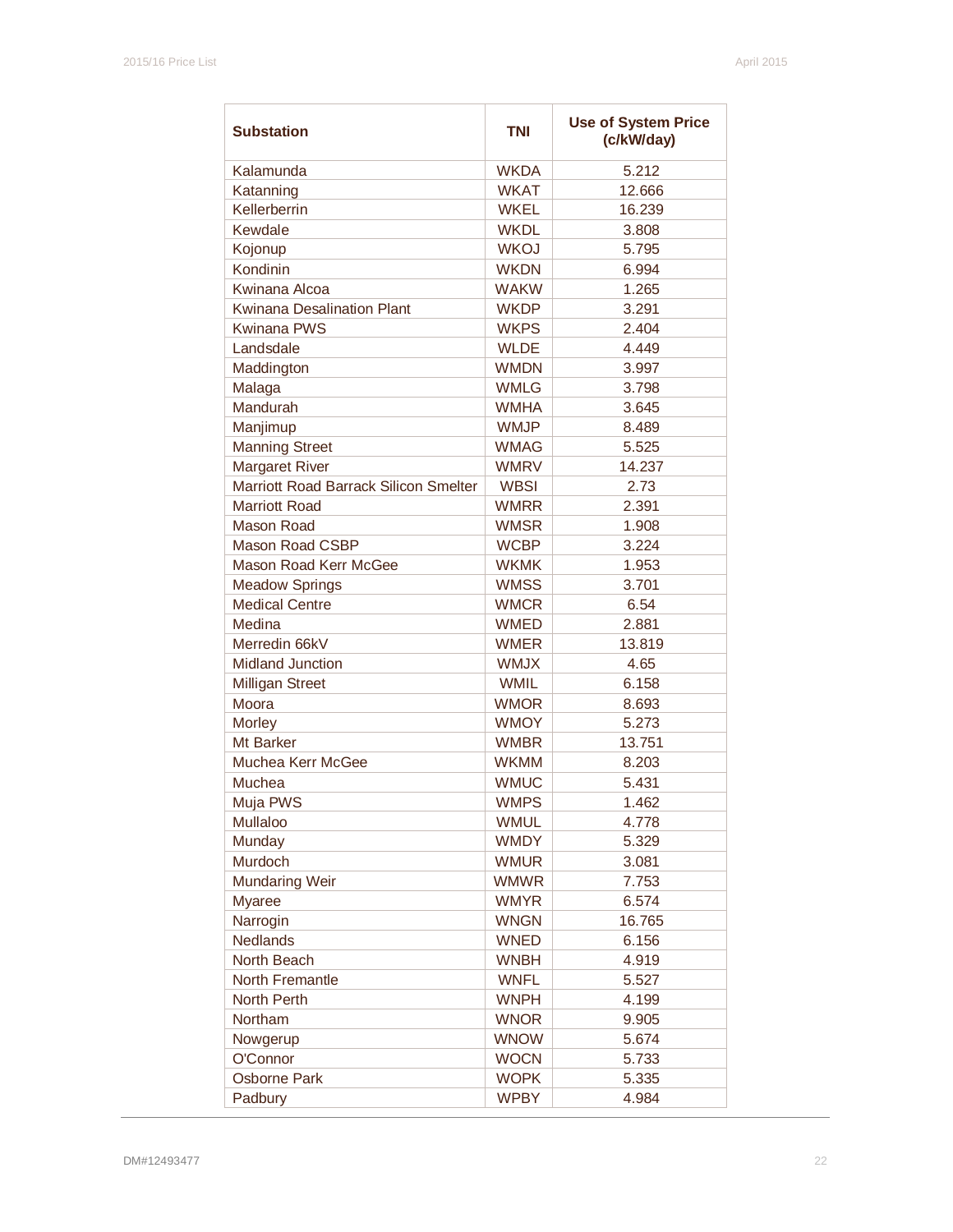| <b>Substation</b>             | <b>TNI</b>  | <b>Use of System Price</b><br>(c/kW/day) |
|-------------------------------|-------------|------------------------------------------|
| Parkeston                     | <b>WPRK</b> | 17.333                                   |
| Parklands                     | <b>WPLD</b> | 3.81                                     |
| Piccadilly                    | <b>WPCY</b> | 13.784                                   |
| Picton 66kv                   | <b>WPIC</b> | 3.936                                    |
| Pinjarra                      | <b>WPNJ</b> | 3.039                                    |
| Rangeway                      | <b>WRAN</b> | 11.706                                   |
| Regans                        | <b>WRGN</b> | 9.315                                    |
| Riverton                      | <b>WRTN</b> | 3.406                                    |
| Rivervale                     | <b>WRVE</b> | 5.914                                    |
| Rockingham                    | <b>WROH</b> | 3.067                                    |
| <b>Sawyers Valley</b>         | <b>WSVY</b> | 9.231                                    |
| <b>Shenton Park</b>           | <b>WSPA</b> | 6.403                                    |
| Southern River                | <b>WSNR</b> | 3.922                                    |
| South Fremantle 22kV          | <b>WSFT</b> | 4.14                                     |
| <b>Summer St</b>              | <b>WSUM</b> | 7.831                                    |
| Sutherland                    | <b>WSRD</b> | 4.199                                    |
| <b>Tate Street</b>            | <b>WTTS</b> | 6.613                                    |
| <b>Three Springs</b>          | <b>WTSG</b> | 8.634                                    |
| <b>Three Springs Terminal</b> | <b>WTST</b> | 20.852                                   |
| <b>Tomlinson Street</b>       | <b>WTLN</b> | 6.329                                    |
| University                    | <b>WUNI</b> | 7.1                                      |
| Victoria Park                 | <b>WVPA</b> | 6.418                                    |
| Wagerup                       | <b>WWGP</b> | 2.381                                    |
| Wagin                         | <b>WWAG</b> | 12.981                                   |
| Waikiki                       | <b>WWAI</b> | 3.19                                     |
| Wangara                       | <b>WWGA</b> | 4.568                                    |
| Wanneroo                      | <b>WWNO</b> | 4.807                                    |
| <b>Wellington Street</b>      | <b>WWNT</b> | 7.792                                    |
| Welshpool                     | <b>WWEL</b> | 4.072                                    |
| <b>Wembley Downs</b>          | <b>WWDN</b> | 6.287                                    |
| West Kalgoorlie               | <b>WWKT</b> | 12.601                                   |
| <b>Western Collieries</b>     | <b>WWCL</b> | 2.145                                    |
| <b>Western Mining</b>         | <b>WWMG</b> | 2.521                                    |
| <b>Westralian Sands</b>       | <b>WWSD</b> | 6.13                                     |
| Willetton                     | <b>WWLN</b> | 3.624                                    |
| Worsley                       | <b>WWOR</b> | 1.988                                    |
| Wundowie                      | <b>WWUN</b> | 10.34                                    |
| Yanchep                       | <b>WYCP</b> | 4.814                                    |
| Yerbillon                     | <b>WYER</b> | 18.815                                   |
| Yilgarn                       | <b>WYLN</b> | 14.131                                   |
| Yokine                        | <b>WYKE</b> | 5.214                                    |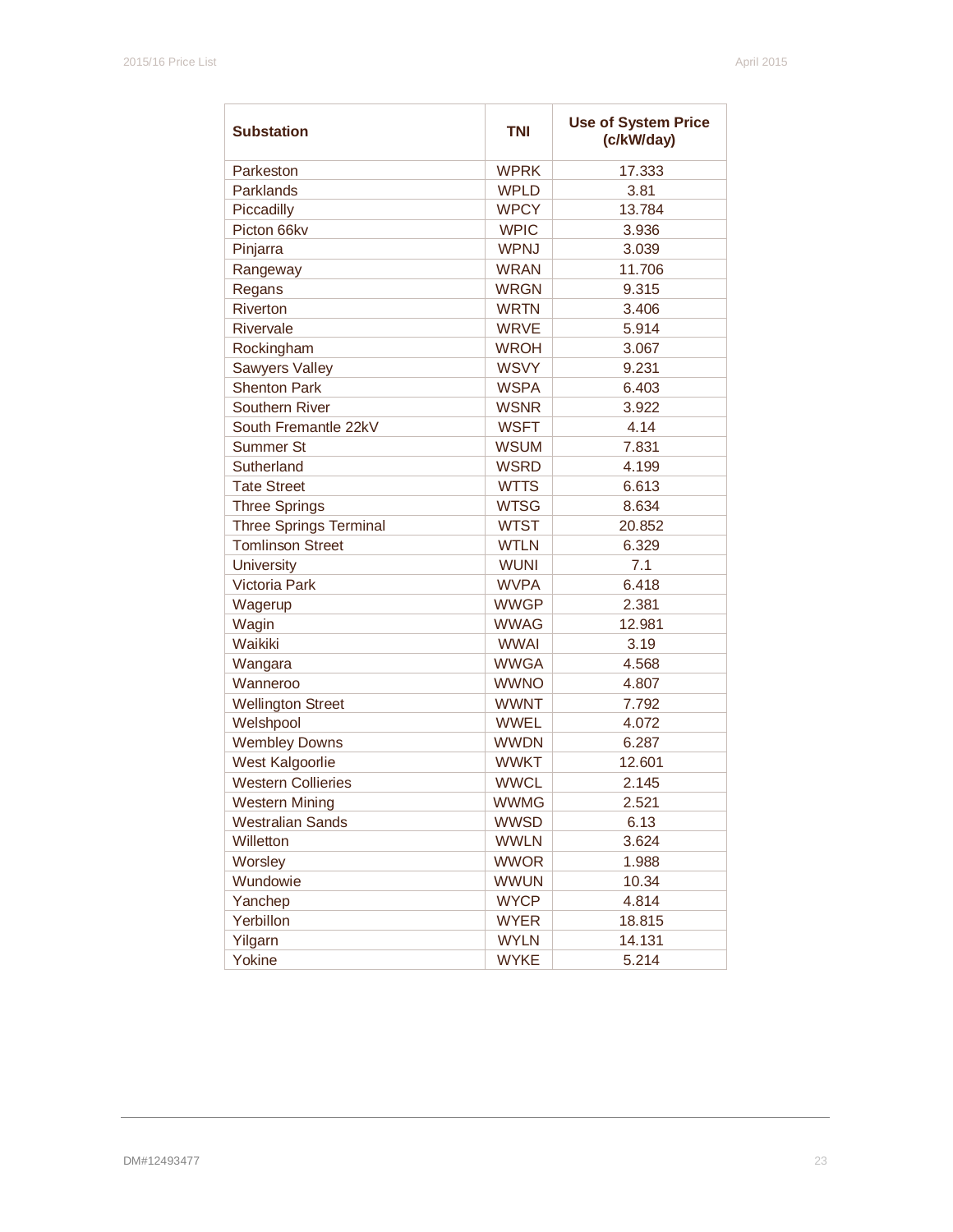# The prices in the following table are applicable for reference tariffs **RT11** and **TRT2**.

| <b>Substation</b>             | <b>TNI</b>  | <b>Use of System</b><br>(c/kW/day) |
|-------------------------------|-------------|------------------------------------|
| Albany                        | <b>WALB</b> | 2.275                              |
| <b>Boulder</b>                | <b>WBLD</b> | 1.648                              |
| <b>Bluewaters</b>             | <b>WBWP</b> | 2.291                              |
| <b>Cockburn PWS</b>           | <b>WCKB</b> | 1.389                              |
| Collgar                       | <b>WCGW</b> | 2.353                              |
| <b>Collie PWS</b>             | <b>WCPS</b> | 2.385                              |
| <b>Emu Downs</b>              | <b>WEMD</b> | 2.322                              |
| Geraldton                     | <b>WGTN</b> | 0.390                              |
| Greenough Solar Farm          | <b>TMGS</b> | 0.496                              |
| <b>Kemerton PWS</b>           | <b>WKEM</b> | 1.852                              |
| Kwinana Alcoa                 | <b>WAKW</b> | 1.432                              |
| Kwinana Donaldson Road        | <b>WKND</b> | 1.087                              |
| <b>Kwinana PWS</b>            | <b>WKPS</b> | 1.389                              |
| Landweir (Alinta)             | <b>WLWT</b> | 1.729                              |
| Mason Road                    | <b>WMSR</b> | 1.087                              |
| <b>Merredin Power Station</b> | <b>TMDP</b> | 1.915                              |
| Muja PWS                      | <b>WMPS</b> | 2.614                              |
| Mumbida Wind Farm             | <b>TMBW</b> | 2.357                              |
| Mungarra GTs                  | <b>WMGA</b> | 2.314                              |
| Newgen Kwinana                | <b>WNGK</b> | 1.617                              |
| Newgen Neerabup               | <b>WGNN</b> | 1.274                              |
| Oakley (Alinta)               | <b>WOLY</b> | 1.928                              |
| Parkeston                     | <b>WPKS</b> | 1.988                              |
| Pinjar GTs                    | <b>WPJR</b> | 1.155                              |
| Alcoa Pinjarra                | <b>WAPJ</b> | 2.024                              |
| <b>Tiwest GT</b>              | <b>WKMK</b> | 1.123                              |
| Wagerup                       | <b>WWGP</b> | 1.594                              |
| Walkaway Windfarm             | <b>WWWF</b> | 2.557                              |
| West Kalgoorlie GTs           | <b>WWKT</b> | 1.616                              |
| Worsley                       | <b>WWOR</b> | 1.811                              |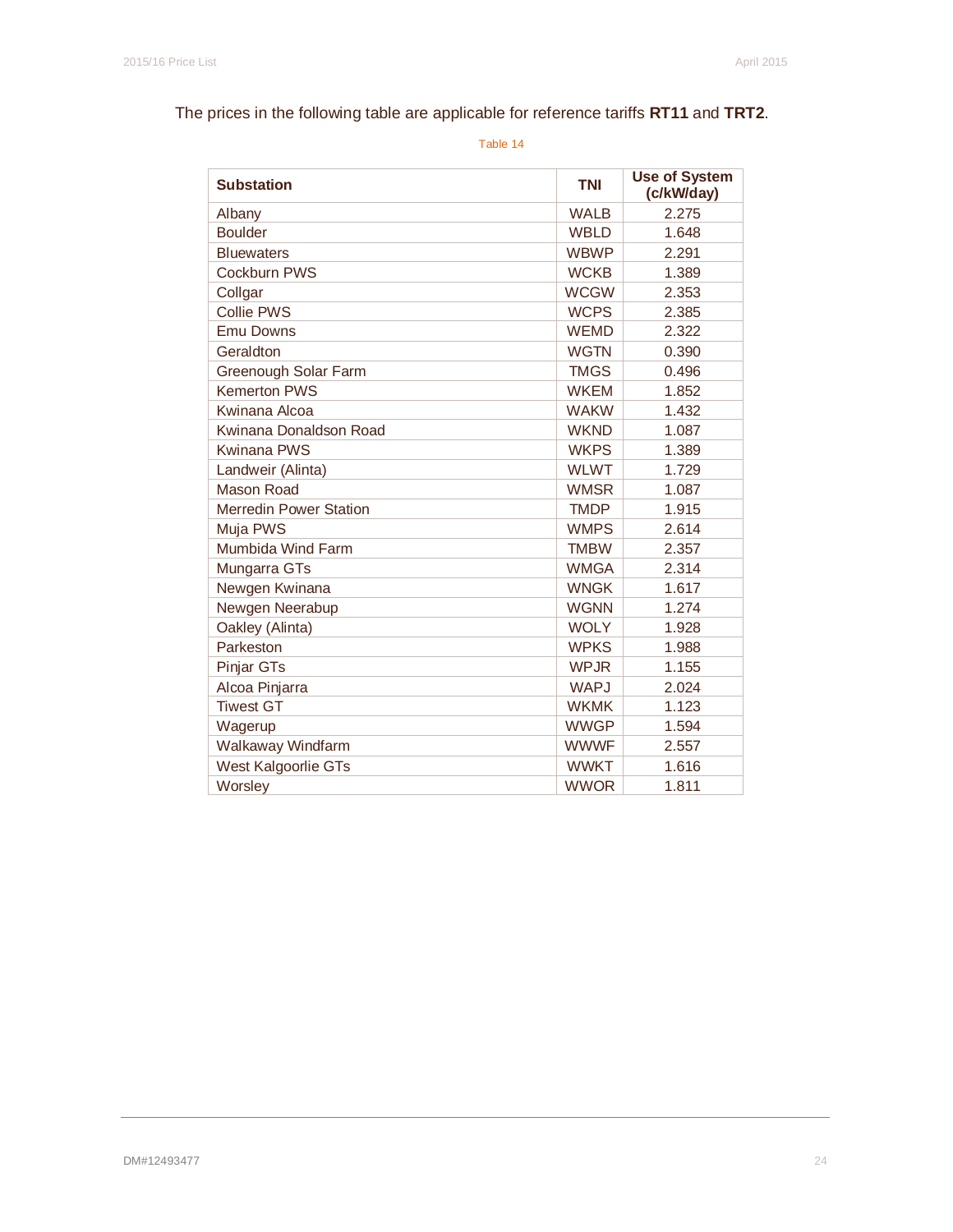# **6.3.2 Common Service Prices**

The prices in the following table are applicable for reference tariff **TRT1**.

Table 15

|                      | <b>Common Service Price</b><br>(c/kW/day) |
|----------------------|-------------------------------------------|
| Common Service Price | 4.751                                     |

# **6.3.3 Control System Service Prices**

The prices in the following table are applicable for reference tariffs **RT11** and **TRT2**.

Table 16

|                                           | <b>Price</b><br>(c/kW/day) |
|-------------------------------------------|----------------------------|
| Control System Service Price (Generators) | 0.177                      |

The prices in the following table are applicable for reference tariff **TRT1**.

Table 17

|                                      | <b>Price</b><br>(c/kW/day) |
|--------------------------------------|----------------------------|
| Control System Service Price (Loads) | 1.389                      |

# **6.3.4 Metering prices**

The prices in the following table are applicable for reference tariffs **TRT1** and **TRT2**.

|                       | c/metering unit/day |
|-----------------------|---------------------|
| Transmission Metering | 4,233.137           |